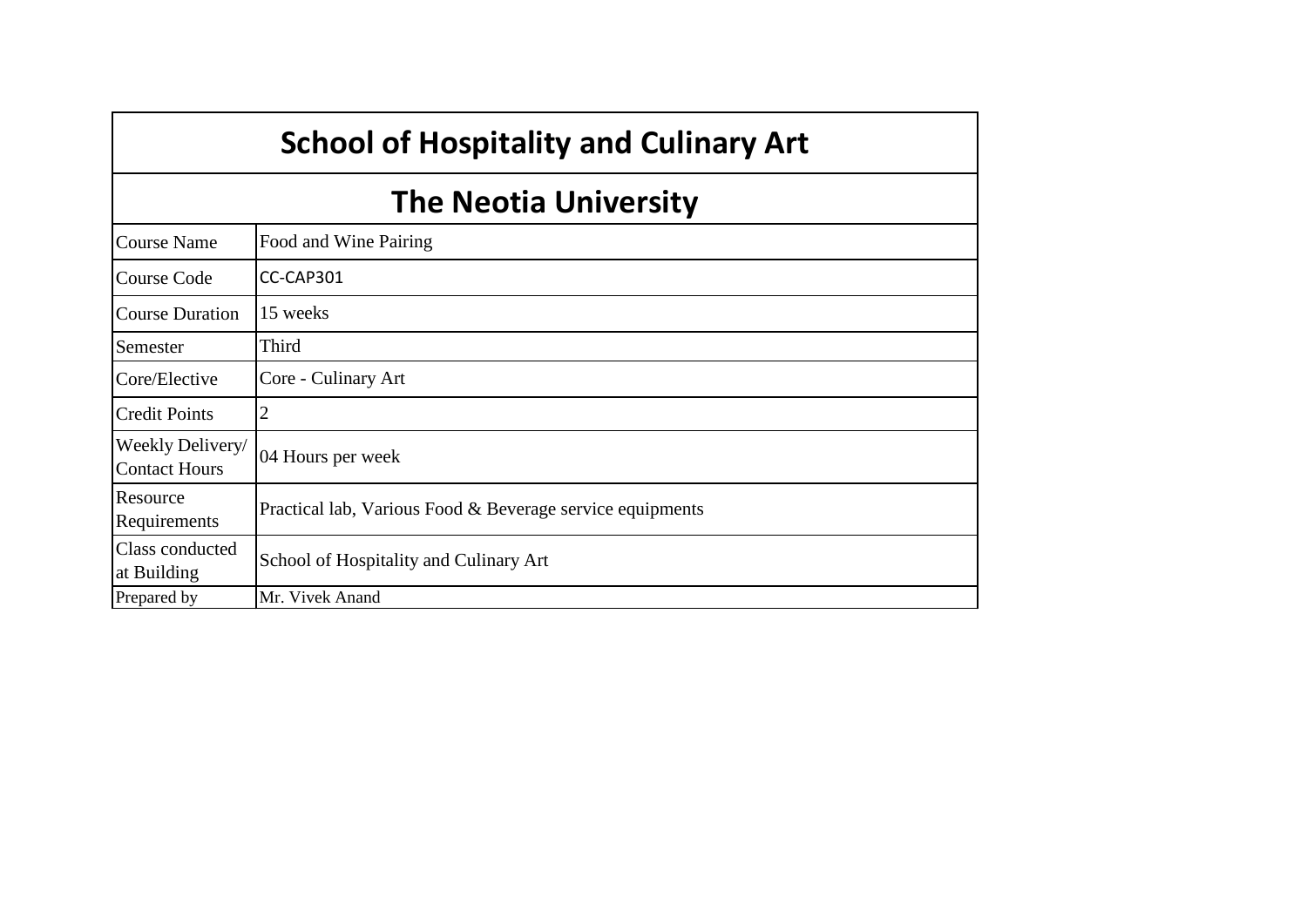#### **Course Description**

This course will provide our students, depth knowledge about Food and Wine. The syllabus is designed on the Food and Wine pairing which will provide all those necessary knowledge about pairing of food and wine which is required to accompany food with wine.

# **Course Outcomes (COs)/ Learning Outcomes (LOs)**

After completion of this syllabus Students will be able to list down various points which have to be considered for food and wine pairing. Students will be able to write down various factors which affect food and wine pairing.The students will be able to identify and rectify all the points which will occur during pairing of food land wine.

## **Prescribed and Recommended Readings:**

## **Required Textbook(s)**

Pairing Wine and Food by Linda Johnson-Bell (Author)

Grossman's Guide to Wines, Beers, and Spirits Hardcover by Harold J. Grossman (Author), Harriet Lembeck (Contributor)

#### **Recommended Reading(s**)

Food and Wine Pairing: A Sensory Experience by Robert J. Harrington (Author)

Food and Beverage Service by Dennis Lillicrap.

Food and Beverage Service by R. Singaravelavan

Food and Wine pairing by Coltman

**Parameters required from the students:** Since the students have been completed their first year they must be able to know about various accompaniments of food, service styles, types of meals & Various coversetups.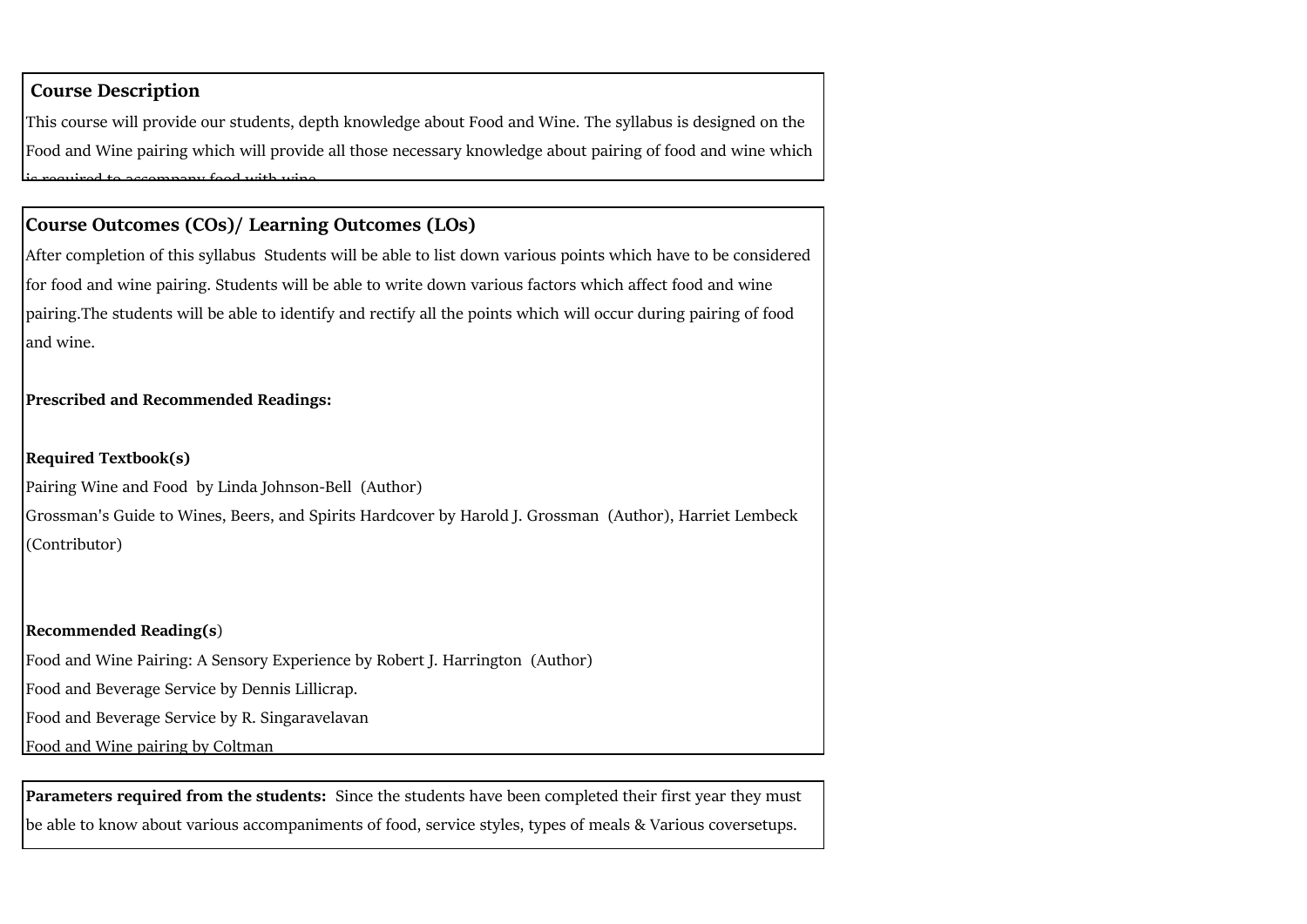| <b>Syllabus for practical</b> |                                                                 |                 |  |  |  |  |  |
|-------------------------------|-----------------------------------------------------------------|-----------------|--|--|--|--|--|
| Practica                      |                                                                 |                 |  |  |  |  |  |
| l No.                         | <b>Particulars</b>                                              | <b>Duration</b> |  |  |  |  |  |
| $\mathbf{1}$                  | Taste Basics and the Basics of Wine Evaluation (Red wine)       | 3 Hr 45 Mins.   |  |  |  |  |  |
| $\overline{a}$                | Taste Basics and the Basics of Wine Evaluation (White wine)     | 3 Hr 45 Mins.   |  |  |  |  |  |
| 3                             | Taste Basics and the Basics of Wine Evaluation (Sparkling wine) | 3 Hr 45 Mins.   |  |  |  |  |  |
| 4                             | The Foundation - Wine and Food Taste Components                 | 3 Hr 45 Mins.   |  |  |  |  |  |
| 5                             | The Foundation - Wine and Food Taste Components                 | 3 Hr 45 Mins.   |  |  |  |  |  |
| 6                             | Service of Red Wine                                             | 3 Hr 45 Mins.   |  |  |  |  |  |
| 7                             | Service of White Wine                                           | 3 Hr 45 Mins.   |  |  |  |  |  |
| 8                             | Service of Sparkling Wine                                       | 3 Hr 45 Mins.   |  |  |  |  |  |
| 9                             | Classic Wine and Food Pairing                                   | 3 Hr 45 Mins.   |  |  |  |  |  |
|                               | Make a Wine Bar Menu List                                       |                 |  |  |  |  |  |
| 10                            | Suggestive Selling- Food Pairing                                | 3 Hr 45 Mins.   |  |  |  |  |  |
| 11                            | Table laying & Service of menu with accompanying Wines          | 3 Hr 45 Mins.   |  |  |  |  |  |
| 12                            | Pairing Session of Wines with Food:                             | 3 Hr 45 Mins.   |  |  |  |  |  |
| 13                            | Pairing Session of Wines with Food:                             | 3 Hr 45 Mins.   |  |  |  |  |  |
| 14                            | Meals and Wine Planning                                         | 3 Hr 45 Mins.   |  |  |  |  |  |
| 15                            | Meals and Wine Planning                                         | 3 Hr 45 Mins.   |  |  |  |  |  |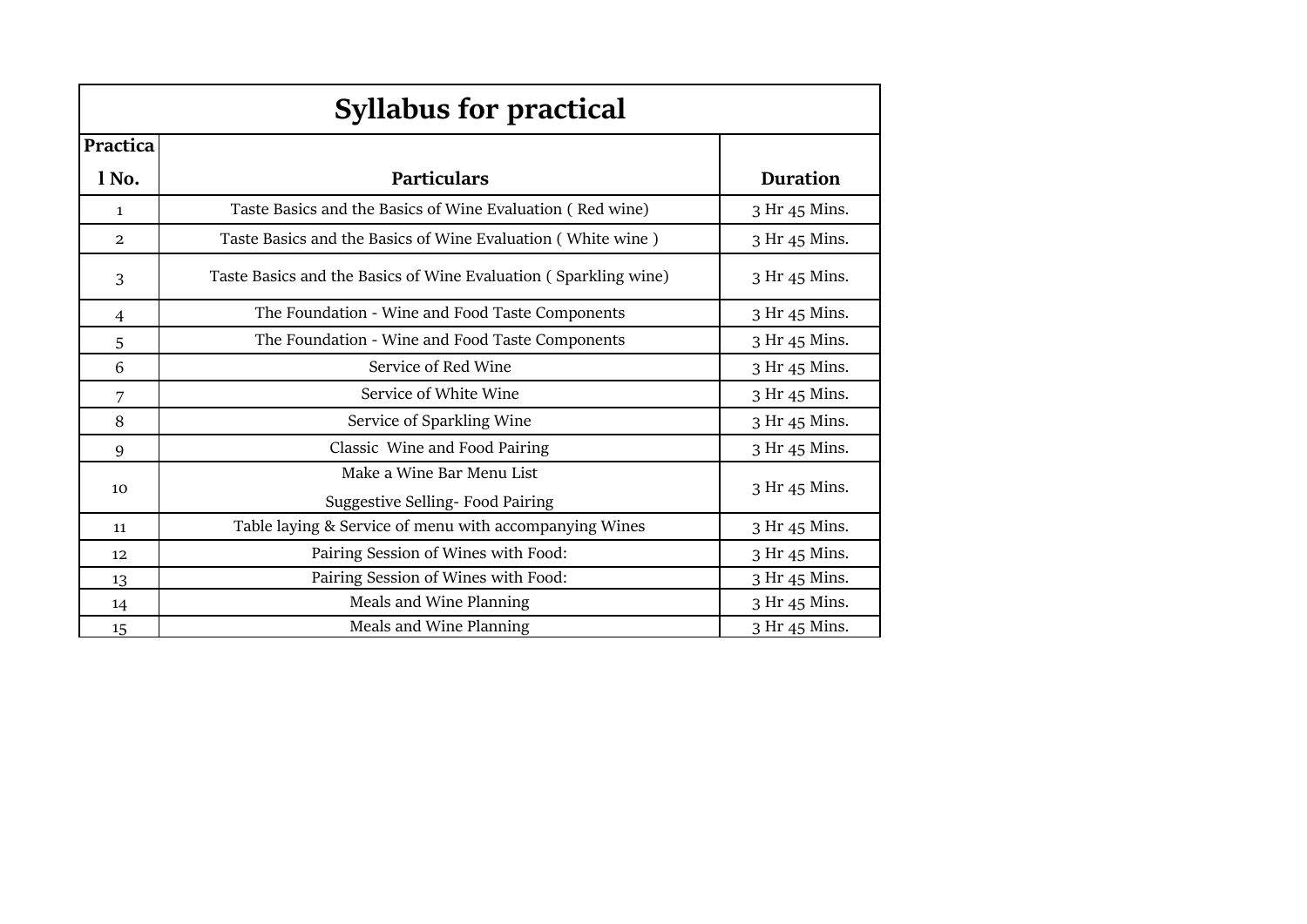|                                                                   | <b>B.Sc in Culinary Art</b> |                                                                                              |                                                                |                                                                       |                                   |                                                                                                        |  |
|-------------------------------------------------------------------|-----------------------------|----------------------------------------------------------------------------------------------|----------------------------------------------------------------|-----------------------------------------------------------------------|-----------------------------------|--------------------------------------------------------------------------------------------------------|--|
| <b>SUBJECT:</b>                                                   |                             | <b>Food and Wine Pairing</b>                                                                 | <b>MANUAL NO:</b>                                              | $\mathbf{1}$                                                          | <b>TEACHER: VIVEK ANAND</b>       |                                                                                                        |  |
| TOPIC:                                                            |                             | <b>Taste Basics and the Basics of Wine</b><br><b>Evaluation (Red wine)</b>                   | <b>SEMESTER:</b>                                               | 3                                                                     | <b>HOURS:</b>                     | 3 hours 45 mins                                                                                        |  |
|                                                                   | <b>LEARNING OUTCOME:</b>    |                                                                                              |                                                                |                                                                       |                                   | Students should identify and rectify the challenges occurred during tasting various types of Red wine. |  |
|                                                                   |                             | RESOURCES: Restaurant table, Wine opener, wine bottle, wine glasses, projector, Screen etc.  |                                                                |                                                                       |                                   |                                                                                                        |  |
|                                                                   |                             | VIDEO TUTORIAL: https://youtu.be/Z21ZFdY9mhA                                                 |                                                                |                                                                       |                                   |                                                                                                        |  |
|                                                                   |                             | REFERRENCES: 1) Food and Wine Pairing: A Sensory Experience by Robert J. Harrington (Author) |                                                                |                                                                       |                                   |                                                                                                        |  |
|                                                                   | <b>TIME</b>                 | <b>Faculty Role</b>                                                                          |                                                                | <b>Tasks</b>                                                          |                                   | <b>Student Role</b>                                                                                    |  |
|                                                                   |                             |                                                                                              |                                                                | Check the body temperature of each and every students, They must      |                                   |                                                                                                        |  |
| $5 \text{ mins}$                                                  | $9.20 - 9.25$ AM            | Entry check                                                                                  |                                                                | wash and sanitize their hands. Hand gloves, face masks should be      |                                   | <b>Follow Restaurant SOP</b>                                                                           |  |
|                                                                   |                             |                                                                                              |                                                                | on. Social distancing has to be maintained while checking at          |                                   |                                                                                                        |  |
| 10 mins                                                           | $9.26 - 9.36$ AM            | Grooming check                                                                               |                                                                | Check hair cut, nails, shaving, shoe polish, uniform and service      |                                   | Present grooming standards                                                                             |  |
| 15 mins                                                           | $9.36 - 9.50$ AM            | <b>Briefing</b>                                                                              |                                                                | Faculty will explain about the basics of Red wine, tasks which have   |                                   | Attend briefing, Take notes                                                                            |  |
|                                                                   |                             |                                                                                              | Required equipments like wine opener, Red wine glasses,        |                                                                       |                                   | Follow instructions and will                                                                           |  |
| 30 mins                                                           | $9.51 - 10.20$ AM           | Demonstrate and guide                                                                        |                                                                | restaurant table has to be wiped and has to be set for the practical. |                                   | complete the tasks.                                                                                    |  |
|                                                                   |                             |                                                                                              | Showing video clips and discussion on the various factor which |                                                                       |                                   |                                                                                                        |  |
| 60 mins                                                           | 10.21 - 11.20 AM            | Demonstrate and guide                                                                        |                                                                | affect /enhance the taste of red wine. Explaining the various red     |                                   | <b>Follow instructions</b>                                                                             |  |
| 60 mins                                                           | 11.30 - 12.30 PM            | Demonstrate and guide                                                                        |                                                                | Opening the wine bottle. Showing the procedure of opening a wine      |                                   | Follow instructions and will Taste                                                                     |  |
|                                                                   |                             |                                                                                              |                                                                | Asking questions like: Various tastes of wine, Basics of red wine,    |                                   | Red wine                                                                                               |  |
| 15 mins                                                           | 12.31 - 12.45 PM            | Check learning outcome                                                                       |                                                                |                                                                       |                                   | Should explain                                                                                         |  |
|                                                                   |                             |                                                                                              |                                                                | Students MUST wash and wipe each & every equipment as well as         |                                   |                                                                                                        |  |
| $15 \text{ mins}$                                                 | $12.45 - 1$ PM              | Closing duties                                                                               |                                                                | the area they have used during their practical. The garbage MUST      |                                   | Follow Restaurant SOP                                                                                  |  |
|                                                                   |                             |                                                                                              |                                                                | be disposed in designated areas after the practical is over. Garbage  |                                   |                                                                                                        |  |
|                                                                   |                             |                                                                                              | POSSIBLE SOURCES OF ERRORS & RECTIFICATION                     |                                                                       |                                   |                                                                                                        |  |
|                                                                   |                             | <b>POSSIBLE ERRORS</b>                                                                       |                                                                |                                                                       | <b>RECTIFICATION</b>              |                                                                                                        |  |
| The cork of the wine bottle may break while<br>$\mathbf 1$        |                             |                                                                                              |                                                                |                                                                       |                                   | Fix the wine bottle opener perfectly and pull it upward slowly and carefully                           |  |
| While pouring wine may fall on the guest's attire<br>$\mathbf{2}$ |                             |                                                                                              |                                                                |                                                                       | Immediately rub it with wet cloth |                                                                                                        |  |
|                                                                   | <b>RESULT ANALYSIS</b>      |                                                                                              |                                                                |                                                                       |                                   | If the practical will be conducted properly the students will be able to explain Taste Basics and the  |  |
|                                                                   |                             |                                                                                              | Basics of Wine Evaluation (Red wine).                          |                                                                       |                                   |                                                                                                        |  |
|                                                                   |                             |                                                                                              |                                                                |                                                                       |                                   |                                                                                                        |  |
|                                                                   |                             |                                                                                              |                                                                |                                                                       |                                   |                                                                                                        |  |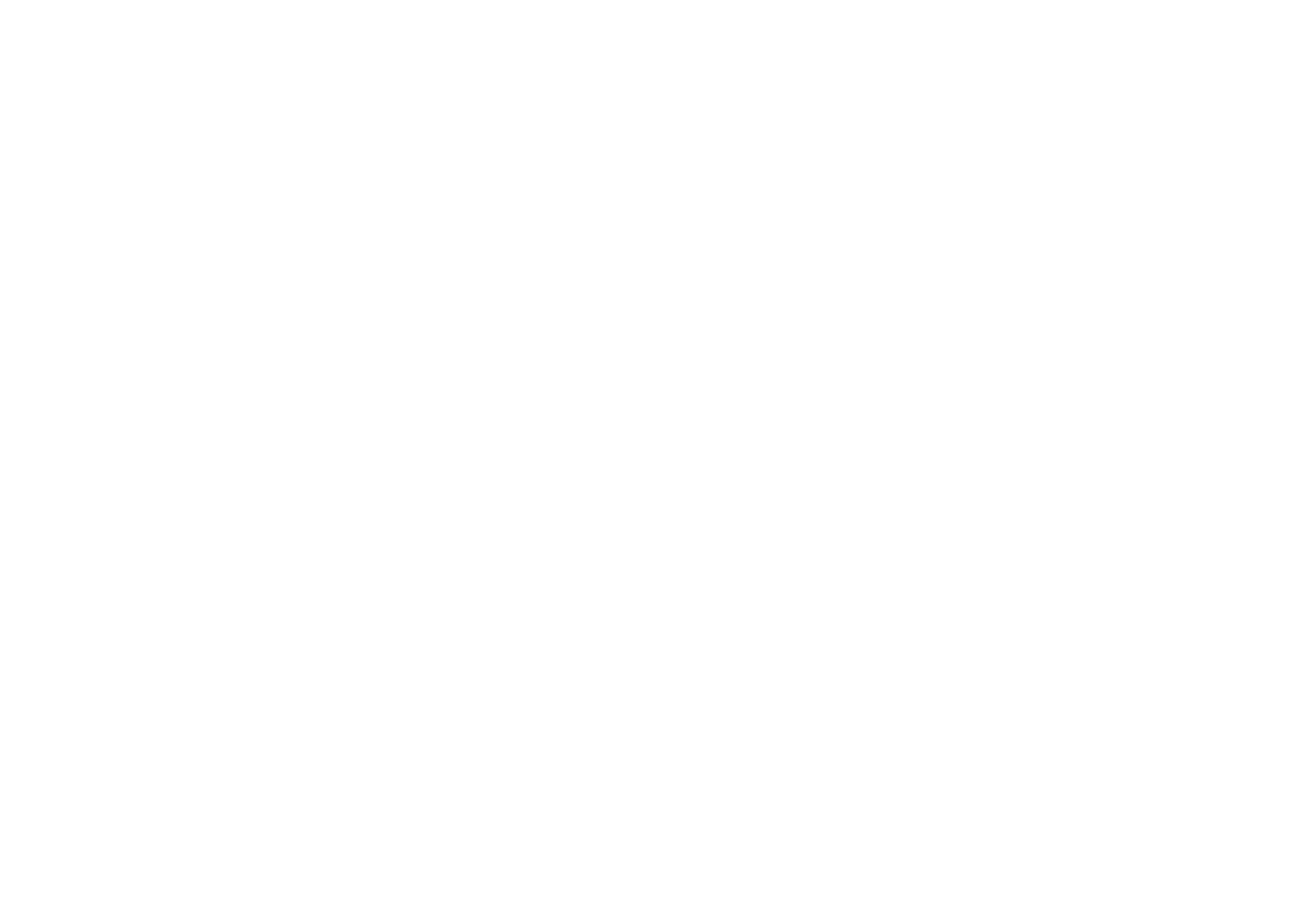|                          | <b>B.Sc in Culinary Art</b> |                                                                                                                                                                                                                                                                                                                                 |                                                                                                                                                                                                           |              |                             |                                                                                                          |  |
|--------------------------|-----------------------------|---------------------------------------------------------------------------------------------------------------------------------------------------------------------------------------------------------------------------------------------------------------------------------------------------------------------------------|-----------------------------------------------------------------------------------------------------------------------------------------------------------------------------------------------------------|--------------|-----------------------------|----------------------------------------------------------------------------------------------------------|--|
| <b>SUBJECT:</b>          |                             | <b>Food and Wine Pairing</b>                                                                                                                                                                                                                                                                                                    | <b>MANUAL NO:</b>                                                                                                                                                                                         | $\mathbf{2}$ | <b>TEACHER: VIVEK ANAND</b> |                                                                                                          |  |
| <b>TOPIC:</b>            |                             | <b>Taste Basics and the Basics of Wine</b><br><b>Evaluation - White wine</b>                                                                                                                                                                                                                                                    | <b>SEMESTER:</b>                                                                                                                                                                                          | 3            | <b>HOURS:</b>               | 3 hours 45 mins                                                                                          |  |
| <b>LEARNING OUTCOME:</b> |                             | wine.                                                                                                                                                                                                                                                                                                                           | Students should identify and rectify the challenges occurred during tasting various types of white                                                                                                        |              |                             |                                                                                                          |  |
|                          |                             | RESOURCES: Restaurant table, Wine opener, wine chiller with Ice, wine bottle, wine glasses, projector, Screen etc.                                                                                                                                                                                                              |                                                                                                                                                                                                           |              |                             |                                                                                                          |  |
|                          |                             | REFERRENCES: 1)Food and Wine Pairing: A Sensory Experience by Robert J. Harrington (Author)                                                                                                                                                                                                                                     |                                                                                                                                                                                                           |              |                             |                                                                                                          |  |
|                          |                             | 2) Food and Wine nairing by Coltman (Author)                                                                                                                                                                                                                                                                                    |                                                                                                                                                                                                           |              |                             |                                                                                                          |  |
|                          | TIME                        | VIDEO TUTORIAL: https://youtu.be/9dyDr5B7bpI<br><b>Faculty Role</b>                                                                                                                                                                                                                                                             |                                                                                                                                                                                                           | <b>Tasks</b> |                             | <b>Student Role</b>                                                                                      |  |
|                          |                             |                                                                                                                                                                                                                                                                                                                                 | Check the body temperature of each and every students, They must                                                                                                                                          |              |                             |                                                                                                          |  |
| $5 \text{ mins}$         | $9.20 - 9.25$ AM            | Entry check                                                                                                                                                                                                                                                                                                                     | wash and sanitize their hands. Hand gloves, face masks should be                                                                                                                                          |              |                             | <b>Follow Restaurant SOP</b>                                                                             |  |
|                          |                             |                                                                                                                                                                                                                                                                                                                                 | on. Social distancing has to be maintained while checking at                                                                                                                                              |              |                             |                                                                                                          |  |
| 10 mins                  | $9.26 - 9.36$ AM            | Grooming check                                                                                                                                                                                                                                                                                                                  | Check hair cut, nails, shaving, shoe polish, uniform and service                                                                                                                                          |              |                             | Present grooming standards                                                                               |  |
| 15 mins                  | $9.36 - 9.50$ AM            | <b>Briefing</b>                                                                                                                                                                                                                                                                                                                 | Faculty will explain about the basic taste of white & sparkling wine,<br>tasks which have to perform, Safety measures                                                                                     |              | Attend briefing, Take notes |                                                                                                          |  |
| 30 mins                  | 9.51 - 10.20 AM             | Demonstrate and guide                                                                                                                                                                                                                                                                                                           | Required equipments like wine opener, wine glasses, wine chiller,<br>restaurant table has to be wiped and to be set according to the                                                                      |              |                             | Follow instructions & Complete<br>the task                                                               |  |
| 60 mins                  | 10.21 - 11.20 AM            | Demonstrate and guide                                                                                                                                                                                                                                                                                                           | Showing video clips and discussion on the various factor which<br>affect / enhance the taste of white & Sparkling wine. Explaining the                                                                    |              |                             | Follow instructions                                                                                      |  |
| 60 mins                  | 11.30 - 12.30 PM            | Demonstrate and guide                                                                                                                                                                                                                                                                                                           | Opening the wine bottle. Showing the procedure of opening a                                                                                                                                               |              |                             | Follow instructions and will taste                                                                       |  |
|                          |                             | Check learning outcome                                                                                                                                                                                                                                                                                                          | Asking questions like: Various tastes of white & sparkling wine,                                                                                                                                          |              |                             | White & Sparkling wine<br>Should explain                                                                 |  |
| 15 mins                  | 12.31 - 12.45 PM            |                                                                                                                                                                                                                                                                                                                                 |                                                                                                                                                                                                           |              |                             |                                                                                                          |  |
| 15 mins                  | $12.45 - 1$ PM              | Closing duties                                                                                                                                                                                                                                                                                                                  | Students MUST wash and wipe each & every equipment as well as<br>the area they have used during their practical. The garbage MUST<br>be disposed in designated areas after the practical is over. Garbage |              |                             | <b>Follow Restaurant SOP</b>                                                                             |  |
|                          |                             | POSSIBLE SOURCES OF ERRORS & RECTIFICATION                                                                                                                                                                                                                                                                                      | <b>POSSIBLE ERRORS</b>                                                                                                                                                                                    |              |                             | <b>RECTIFICATION</b>                                                                                     |  |
| $\mathbf{1}$             |                             | If the temperature of the wine bottles are not<br>We always have to maintain the temparature of the<br>appropriate then the actual taste of the wine<br>white. It should be served chilled . To keep it chilled<br>may not feel on the palate of our mouth.<br>we'll place a wine chiller(with Ice) near to the guest<br>table. |                                                                                                                                                                                                           |              |                             |                                                                                                          |  |
| <b>RESULT ANALYSIS</b>   |                             |                                                                                                                                                                                                                                                                                                                                 | Basics of Wine Evaluation (White wine & Sparkling wine).                                                                                                                                                  |              |                             | 1) If the practical will be conducted properly the students will be able to explain Taste Basics and the |  |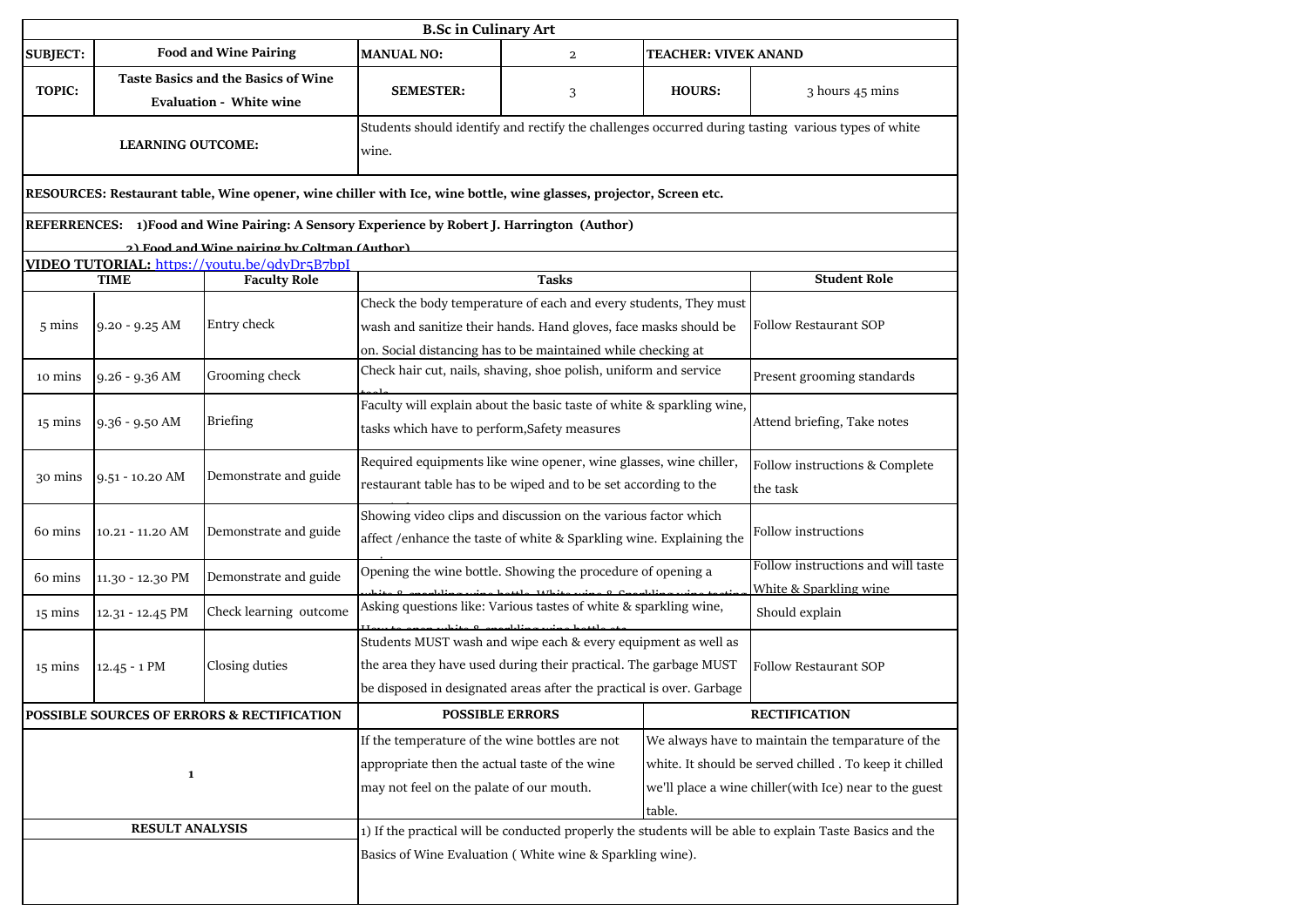|                                                                      | <b>B.Sc in Culinary Art</b>                                                      |                                                                                                                    |                                                                                                                |                                                                                                                                                                                                                                           |                                                                                                                                                                                                               |                                                                                                          |  |
|----------------------------------------------------------------------|----------------------------------------------------------------------------------|--------------------------------------------------------------------------------------------------------------------|----------------------------------------------------------------------------------------------------------------|-------------------------------------------------------------------------------------------------------------------------------------------------------------------------------------------------------------------------------------------|---------------------------------------------------------------------------------------------------------------------------------------------------------------------------------------------------------------|----------------------------------------------------------------------------------------------------------|--|
| <b>SUBJECT:</b>                                                      |                                                                                  | <b>Food and Wine Pairing</b>                                                                                       | <b>MANUAL NO:</b>                                                                                              | 3                                                                                                                                                                                                                                         | <b>TEACHER: VIVEK ANAND</b>                                                                                                                                                                                   |                                                                                                          |  |
| <b>TOPIC:</b>                                                        | <b>Taste Basics and the Basics of Wine</b><br><b>Evaluation - Sparkling wine</b> |                                                                                                                    | <b>SEMESTER:</b>                                                                                               | 3                                                                                                                                                                                                                                         | <b>HOURS:</b>                                                                                                                                                                                                 | 3 hours 45 mins                                                                                          |  |
|                                                                      | <b>LEARNING OUTCOME:</b>                                                         |                                                                                                                    |                                                                                                                |                                                                                                                                                                                                                                           |                                                                                                                                                                                                               | Students should identify and rectify the challenges occurred during tasting various types of Sparkling   |  |
|                                                                      |                                                                                  | RESOURCES: Restaurant table, Wine opener, wine chiller with Ice, wine bottle, wine glasses, projector, Screen etc. |                                                                                                                |                                                                                                                                                                                                                                           |                                                                                                                                                                                                               |                                                                                                          |  |
|                                                                      |                                                                                  | REFERRENCES: 1)Food and Wine Pairing: A Sensory Experience by Robert J. Harrington (Author)                        |                                                                                                                |                                                                                                                                                                                                                                           |                                                                                                                                                                                                               |                                                                                                          |  |
|                                                                      |                                                                                  | VIDEO TUTORIAL: https://youtu.be/9dyDr5B7bpI                                                                       |                                                                                                                |                                                                                                                                                                                                                                           |                                                                                                                                                                                                               |                                                                                                          |  |
|                                                                      | <b>TIME</b>                                                                      | <b>Faculty Role</b>                                                                                                |                                                                                                                | <b>Tasks</b>                                                                                                                                                                                                                              |                                                                                                                                                                                                               | <b>Student Role</b>                                                                                      |  |
| 5 mins                                                               | 9.20 - 9.25 AM                                                                   | Entry check                                                                                                        |                                                                                                                | Check the body temperature of each and every students, They must                                                                                                                                                                          |                                                                                                                                                                                                               | <b>Follow Restaurant SOP</b>                                                                             |  |
| 10 mins                                                              | 9.26 - 9.36 AM                                                                   | Grooming check                                                                                                     |                                                                                                                | Check hair cut, nails, shaving, shoe polish, uniform and service                                                                                                                                                                          |                                                                                                                                                                                                               | Present grooming standards                                                                               |  |
| 15 mins                                                              | 9.36 - 9.50 AM                                                                   | <b>Briefing</b>                                                                                                    | which have to perform, Safety measures                                                                         | Faculty will explain about the basic taste of sparkling wine, tasks                                                                                                                                                                       |                                                                                                                                                                                                               | Attend briefing, Take notes                                                                              |  |
| 30 mins                                                              | $9.51 - 10.20$ AM                                                                | Demonstrate and guide                                                                                              |                                                                                                                | Required equipments like wine glasses, wine chiller, restaurant<br>table has to be wiped and to be set according to the practical                                                                                                         |                                                                                                                                                                                                               | Follow instructions & Complete the<br>task                                                               |  |
| 60 mins                                                              | 10.21 - 11.20 AM                                                                 | Demonstrate and guide                                                                                              | Showing video clips and discussion on the various factor which<br>affect /enhance the taste of Sparkling wine. |                                                                                                                                                                                                                                           |                                                                                                                                                                                                               | Follow instructions                                                                                      |  |
| 60 mins                                                              | 11.30 - 12.30 PM                                                                 | Demonstrate and guide                                                                                              |                                                                                                                | Opening the wine bottle. Showing the procedure of opening a<br>sparkling wine bottle. Sparkling wine tasting and evaluating                                                                                                               |                                                                                                                                                                                                               | Follow instructions and will taste<br>White & Sparkling wine                                             |  |
| 15 mins                                                              | 12.31 - 12.45 PM                                                                 | Check learning outcome                                                                                             |                                                                                                                | Asking questions like: Various tastes of sparkling wine, How to                                                                                                                                                                           |                                                                                                                                                                                                               | Should explain                                                                                           |  |
| 15 mins                                                              | $12.45 - 1$ PM                                                                   | Closing duties                                                                                                     |                                                                                                                | an anarkling wing hottle ate<br>Students MUST wash and wipe each & every equipment as well as<br>the area they have used during their practical. The garbage MUST<br>be disposed in designated areas after the practical is over. Garbage |                                                                                                                                                                                                               |                                                                                                          |  |
| POSSIBLE SOURCES OF ERRORS & RECTIFICATION<br><b>POSSIBLE ERRORS</b> |                                                                                  |                                                                                                                    |                                                                                                                |                                                                                                                                                                                                                                           |                                                                                                                                                                                                               | <b>RECTIFICATION</b>                                                                                     |  |
| 1                                                                    |                                                                                  | before opening it. It may cause accidents during<br>the practical. People may get hurt with the force              |                                                                                                                |                                                                                                                                                                                                                                           | If the bottle of sparkling wine has been shakened Do not shake the sparkling wine bottle before<br>opening it. Open the sparkling wine bottle in a very<br>perfect manner so that there will be no chances of |                                                                                                          |  |
| <b>RESULT ANALYSIS</b>                                               |                                                                                  |                                                                                                                    |                                                                                                                | Basics of Wine Evaluation (White wine & Sparkling wine).                                                                                                                                                                                  |                                                                                                                                                                                                               | 1) If the practical will be conducted properly the students will be able to explain Taste Basics and the |  |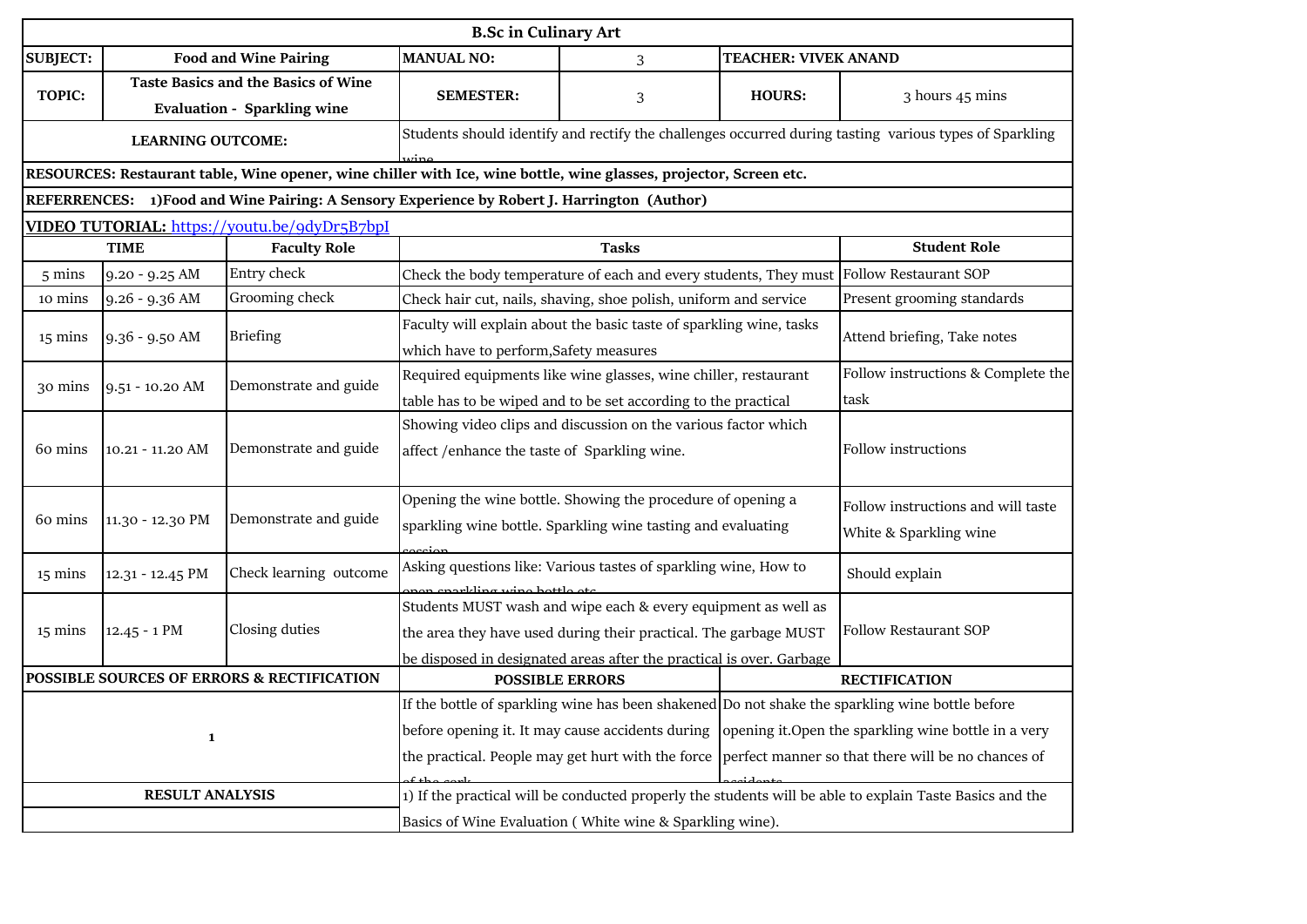|                          | <b>B.Sc in Culinary Art</b>                                                                         |                                                                                                                                    |                                                                                                                                                                                                           |                                                                                                                                                                                          |                           |                                                                                                    |  |
|--------------------------|-----------------------------------------------------------------------------------------------------|------------------------------------------------------------------------------------------------------------------------------------|-----------------------------------------------------------------------------------------------------------------------------------------------------------------------------------------------------------|------------------------------------------------------------------------------------------------------------------------------------------------------------------------------------------|---------------------------|----------------------------------------------------------------------------------------------------|--|
| <b>SUBJECT:</b>          | <b>Food and Wine Pairing</b><br><b>MANUAL NO:</b><br><b>TEACHER: VIVEK ANAND</b><br>$\overline{4}$  |                                                                                                                                    |                                                                                                                                                                                                           |                                                                                                                                                                                          |                           |                                                                                                    |  |
| <b>TOPIC:</b>            | The Foundation - Wine and Food Taste<br><b>SEMESTER:</b><br><b>HOURS:</b><br>3<br><b>Components</b> |                                                                                                                                    |                                                                                                                                                                                                           |                                                                                                                                                                                          |                           | 3 hours 45 mins                                                                                    |  |
| <b>LEARNING OUTCOME:</b> |                                                                                                     |                                                                                                                                    | components of Food.                                                                                                                                                                                       |                                                                                                                                                                                          |                           | Students should identify and rectify the problems occurred during matching and knowing the various |  |
|                          |                                                                                                     | RESOURCES: Restaurant table, Tableware, Flatware, Napkins & crockeries etc.                                                        |                                                                                                                                                                                                           |                                                                                                                                                                                          |                           |                                                                                                    |  |
|                          |                                                                                                     | REFERRENCES: 1) Food and Wine Pairing: A Sensory Experience by Robert J. Harrington (Author)                                       |                                                                                                                                                                                                           |                                                                                                                                                                                          |                           |                                                                                                    |  |
|                          |                                                                                                     | 2) Food and Wine nairing by Coltman (Author)                                                                                       |                                                                                                                                                                                                           |                                                                                                                                                                                          |                           |                                                                                                    |  |
|                          | Video Tutorial -                                                                                    | https://youtu.be/7Xsb9LQhu6U                                                                                                       |                                                                                                                                                                                                           |                                                                                                                                                                                          |                           |                                                                                                    |  |
|                          | <b>TIME</b>                                                                                         | <b>Faculty Role</b>                                                                                                                |                                                                                                                                                                                                           | <b>Tasks</b>                                                                                                                                                                             |                           | <b>Student Role</b>                                                                                |  |
| $5 \text{ mins}$         | $9.20 - 9.25$ AM                                                                                    | Entry check                                                                                                                        |                                                                                                                                                                                                           | Check the body temperature of each and every students, They<br>must wash and sanitize their hands. Hand gloves, face masks<br>should be on. Social distancing has to be maintained while |                           | <b>Follow Restaurant SOP</b>                                                                       |  |
| 10 mins                  | $9.26 - 9.36$ AM                                                                                    | Grooming check                                                                                                                     |                                                                                                                                                                                                           | Check hair cut, nails, shaving, shoe polish, uniform and service                                                                                                                         |                           | Present grooming standards                                                                         |  |
| 15 mins                  | 9.36 - 9.50 AM                                                                                      | <b>Briefing</b>                                                                                                                    | ad duning the nu                                                                                                                                                                                          | Faculty will explain about the various components of food which                                                                                                                          |                           | Attend briefing, Take notes                                                                        |  |
| 30 mins                  | 9.51 - 10.20 AM                                                                                     | Demonstrate and guide                                                                                                              | Taste Foundations - Components<br>Primary Taste Components of Food                                                                                                                                        |                                                                                                                                                                                          |                           | Follow instructions                                                                                |  |
| 60 mins                  | 10.21 - 11.20 AM                                                                                    | Demonstrate and guide                                                                                                              | Food Components - carbohydrates & protein                                                                                                                                                                 |                                                                                                                                                                                          |                           | Follow instructions and will<br>identify various food components                                   |  |
| 60 mins                  | 11.30 - 12.30 PM                                                                                    | Demonstrate and guide                                                                                                              | Food Components - fats, vitamins and minerals.                                                                                                                                                            |                                                                                                                                                                                          |                           | Follow instructions and will<br>identify various food components                                   |  |
| 15 mins                  | 12.31 - 12.45 PM                                                                                    | Check learning outcome                                                                                                             |                                                                                                                                                                                                           | Asking questions related to: Various taste & Components of Food.                                                                                                                         |                           | Should explain                                                                                     |  |
| 15 mins                  | 12.45 - 1.00 PM                                                                                     | Closing duties                                                                                                                     | Students MUST wash and wipe each & every equipment as well as<br>the area they have used during their practical. The garbage MUST<br>be disposed in designated areas after the practical is over. Garbage |                                                                                                                                                                                          |                           | <b>Follow Restaurant SOP</b>                                                                       |  |
|                          | POSSIBLE SOURCES OF ERRORS & RECTIFICATION                                                          |                                                                                                                                    | <b>POSSIBLE ERRORS</b>                                                                                                                                                                                    |                                                                                                                                                                                          |                           | <b>RECTIFICATION</b>                                                                               |  |
|                          | $\mathbf{1}$                                                                                        |                                                                                                                                    | If the component of the food is not<br>acknowledged/identified properly then correct                                                                                                                      |                                                                                                                                                                                          | component food correctly. | Need to acknowledge/Identify each and every                                                        |  |
| <b>RESULT ANALYSIS</b>   |                                                                                                     | 1) If the practical will be conducted properly the students will be able to explain about The Foundation<br>Food Taste Components. |                                                                                                                                                                                                           |                                                                                                                                                                                          |                           |                                                                                                    |  |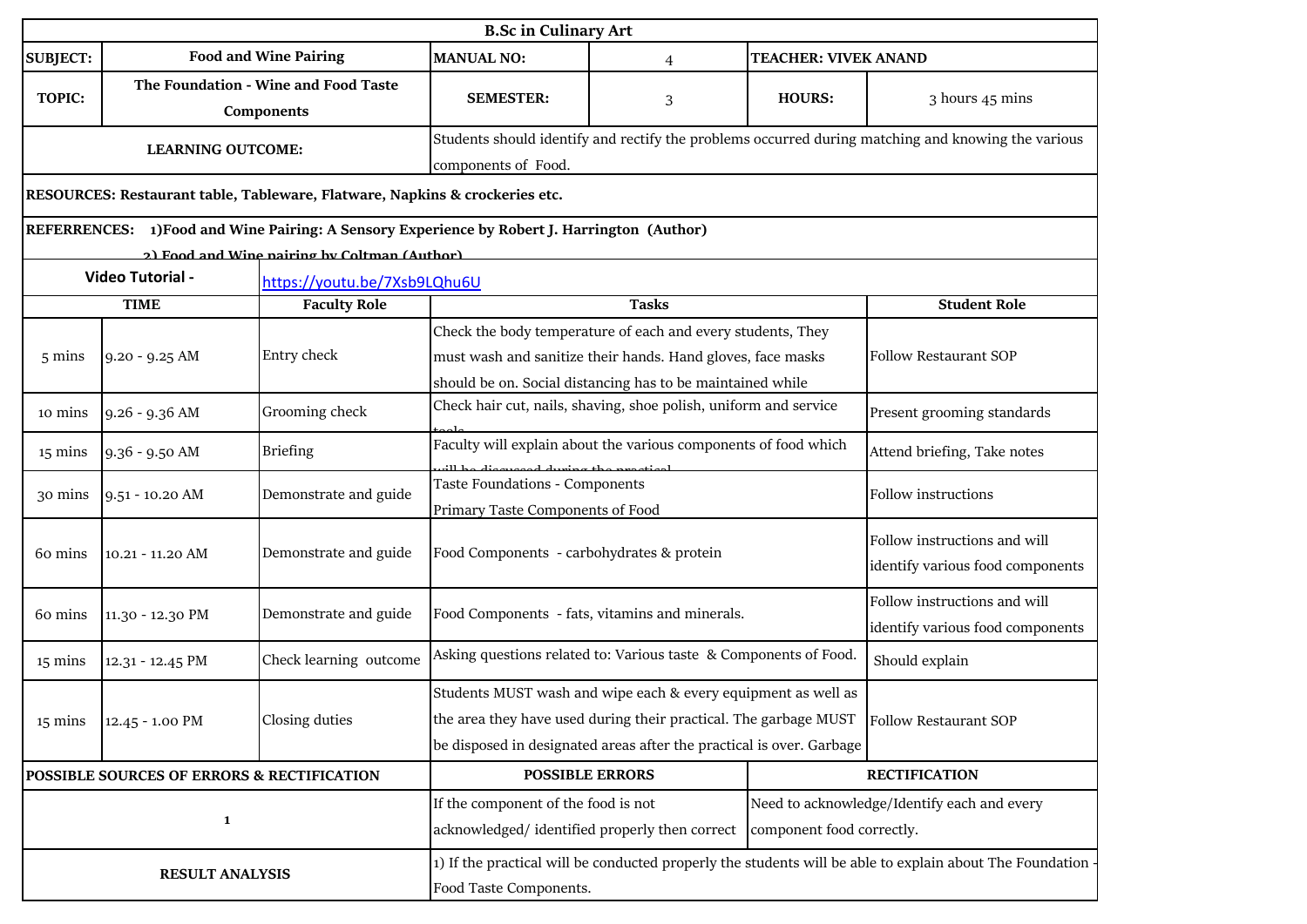| <b>B.Sc in Culinary Art</b> |                          |                                                                                                             |                                                                                                                                                                                                                                                |                                                                                                    |               |                                                                                                            |  |
|-----------------------------|--------------------------|-------------------------------------------------------------------------------------------------------------|------------------------------------------------------------------------------------------------------------------------------------------------------------------------------------------------------------------------------------------------|----------------------------------------------------------------------------------------------------|---------------|------------------------------------------------------------------------------------------------------------|--|
| <b>SUBJECT:</b>             |                          | <b>Food and Wine Pairing</b>                                                                                | <b>MANUAL NO:</b><br>TEACHER: VIVEK ANAND<br>5                                                                                                                                                                                                 |                                                                                                    |               |                                                                                                            |  |
| <b>TOPIC:</b>               |                          | The Foundation - Wine and Food Taste<br><b>Components</b>                                                   | <b>SEMESTER:</b>                                                                                                                                                                                                                               | 3                                                                                                  | <b>HOURS:</b> | 3 hours 45 mins                                                                                            |  |
|                             | <b>LEARNING OUTCOME:</b> |                                                                                                             | components of wine.                                                                                                                                                                                                                            | Students should identify and rectify the problems occurred during matching and knowing the various |               |                                                                                                            |  |
|                             |                          | RESOURCES: Restaurant table, Wine opener, wine chiller, wine bottle, wine glasses, crockeries, napkins etc. |                                                                                                                                                                                                                                                |                                                                                                    |               |                                                                                                            |  |
|                             |                          | REFERRENCES: 1) Food and Wine Pairing: A Sensory Experience by Robert J. Harrington (Author)                |                                                                                                                                                                                                                                                |                                                                                                    |               |                                                                                                            |  |
|                             | <b>Video Tutorial</b>    | 2) Food and Wine nairing by Coltman (Author)<br>https://youtu.be/zlb4PPIJu6o                                |                                                                                                                                                                                                                                                |                                                                                                    |               |                                                                                                            |  |
|                             |                          |                                                                                                             |                                                                                                                                                                                                                                                |                                                                                                    |               |                                                                                                            |  |
|                             | <b>TIME</b>              | <b>Faculty Role</b>                                                                                         |                                                                                                                                                                                                                                                | Tasks                                                                                              |               | <b>Student Role</b>                                                                                        |  |
| 5 mins                      | 9.20 - 9.25 AM           | Entry check                                                                                                 | Check the body temperature of each and every students, They must                                                                                                                                                                               |                                                                                                    |               | Follow Restaurant SOP                                                                                      |  |
| 10 mins                     | $9.26 - 9.36$ AM         | Grooming check                                                                                              |                                                                                                                                                                                                                                                | Check hair cut, nails, shaving, shoe polish, uniform and service                                   |               | Present grooming standards                                                                                 |  |
| 15 mins                     | 9.36 - 9.50 AM           | <b>Briefing</b>                                                                                             |                                                                                                                                                                                                                                                | Faculty will explain about the various components of wine which                                    |               | Attend briefing, Take notes                                                                                |  |
| 30 mins                     | 9.51 - 10.20 AM          | Demonstrate and guide                                                                                       | Taste Foundations - Components                                                                                                                                                                                                                 |                                                                                                    |               | Follow instructions                                                                                        |  |
| 60 mins                     | 10.21 - 11.20 AM         | Demonstrate and guide                                                                                       |                                                                                                                                                                                                                                                | Primary Taste Components of wine<br>Wine Components - Acidity, Tannins.                            |               |                                                                                                            |  |
| 60 mins                     | 11.30 - 12.30 PM         | Demonstrate and guide                                                                                       |                                                                                                                                                                                                                                                | Wine Components - Alcohol content and residual sugar.                                              |               | Follow instructions and will<br>identify various wine components                                           |  |
| $15 \text{ mins}$           | 12.31 - 12.45 PM         | Check learning outcome                                                                                      | Asking questions related to: Various taste & Components of Wine.                                                                                                                                                                               |                                                                                                    |               | Should explain                                                                                             |  |
| $15 \text{ mins}$           | 12.45 - 1.00 PM          | Closing duties                                                                                              | Students MUST wash and wipe each & every equipment as well as<br>the area they have used during their practical. The garbage MUST<br>be disposed in designated areas after the practical is over. Garbage<br>MUST not be thrown in open areas. |                                                                                                    |               | Follow Restaurant SOP                                                                                      |  |
|                             |                          | <b>POSSIBLE SOURCES OF ERRORS &amp; RECTIFICATION</b>                                                       | <b>POSSIBLE ERRORS</b>                                                                                                                                                                                                                         |                                                                                                    |               | <b>RECTIFICATION</b>                                                                                       |  |
|                             | $\mathbf{1}$             |                                                                                                             | The taste and the pairing suggestios will not<br>Need to acknowledge/Identify each and every<br>match correctly if the components of the wine is<br>component wine perfectly.<br>not identified or acknowledged perfectly.                     |                                                                                                    |               |                                                                                                            |  |
|                             | <b>RESULT ANALYSIS</b>   |                                                                                                             | Wine Taste Components.                                                                                                                                                                                                                         |                                                                                                    |               | 1) If the practical will be conducted properly the students will be able to explain about The Foundation - |  |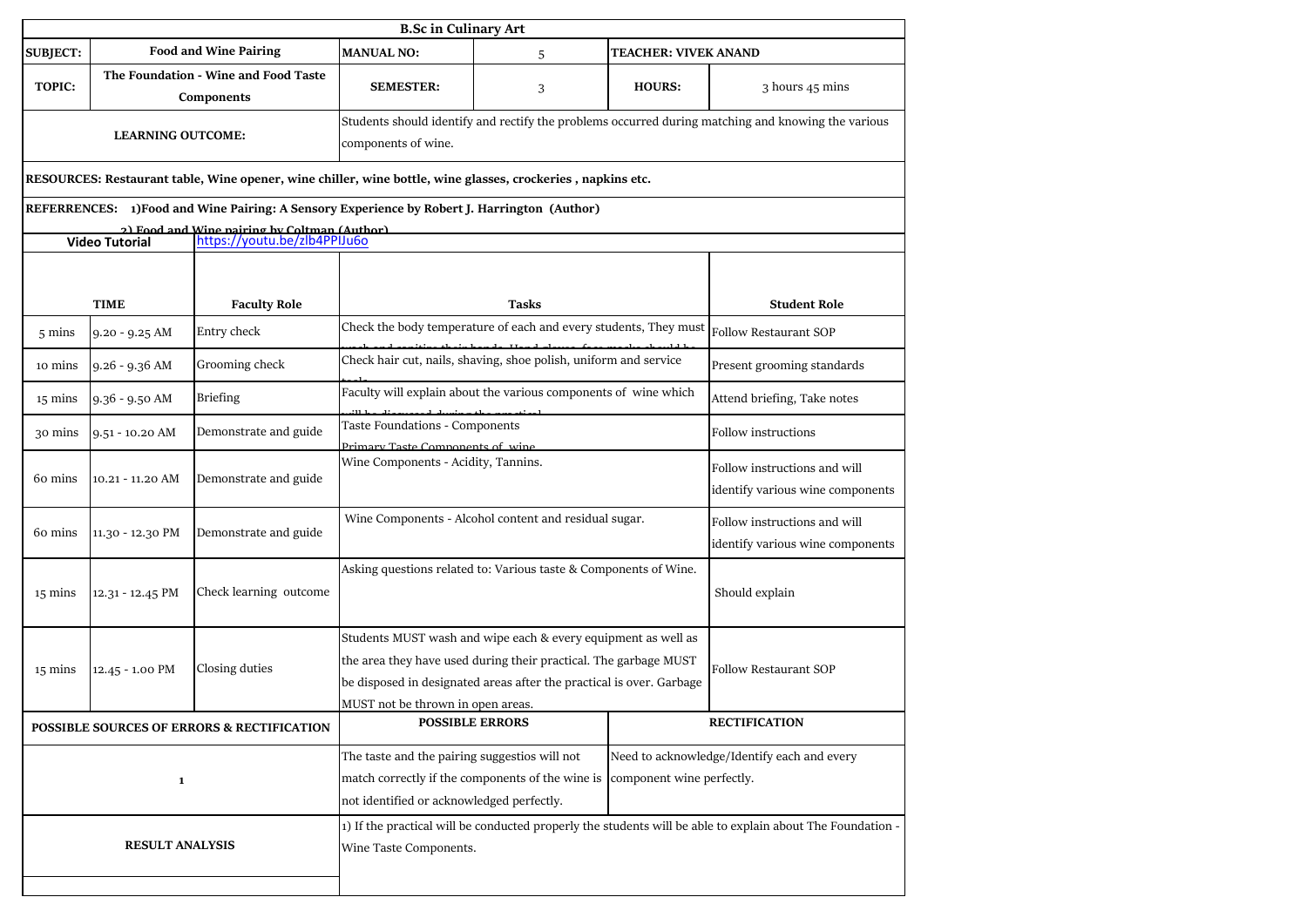|                   |                                                                                |                                                                                       | <b>B.Sc in Culinary Art</b>                                                                 |                    |                            |                                                                                                                                                                                                                |  |
|-------------------|--------------------------------------------------------------------------------|---------------------------------------------------------------------------------------|---------------------------------------------------------------------------------------------|--------------------|----------------------------|----------------------------------------------------------------------------------------------------------------------------------------------------------------------------------------------------------------|--|
| <b>SUBJECT:</b>   | <b>Food and Wine Pairing</b><br><b>MANUAL NO:</b><br>6<br>TEACHER: VIVEK ANAND |                                                                                       |                                                                                             |                    |                            |                                                                                                                                                                                                                |  |
| <b>TOPIC:</b>     |                                                                                | <b>Service of Wine-Red Wine</b>                                                       | <b>SEMESTER:</b>                                                                            | <b>HOURS:</b><br>3 |                            |                                                                                                                                                                                                                |  |
|                   | <b>LEARNING OUTCOME:</b>                                                       |                                                                                       |                                                                                             |                    |                            | Students should identify and rectify the challenges occurred during service of Red wine. Our students<br>will be able to serve Red wine perfectly.Our students will be able to know the Temperature of serving |  |
|                   |                                                                                |                                                                                       | RESOURCES: Restaurant table, Wine opener, wine bottle, wine glasses, crockeries etc.        |                    |                            |                                                                                                                                                                                                                |  |
|                   |                                                                                |                                                                                       | REFERRENCES: 1)Food and Wine Pairing: A Sensory Experience by Robert J. Harrington (Author) |                    |                            |                                                                                                                                                                                                                |  |
|                   |                                                                                | 2) Food and Wine nairing by Coltman (Author)                                          |                                                                                             |                    |                            |                                                                                                                                                                                                                |  |
|                   | <b>Video Tutorial</b>                                                          | https://youtu.be/o9x jOmk8ok<br>https://youtu.be/iv560-NGBGg                          |                                                                                             |                    |                            |                                                                                                                                                                                                                |  |
|                   | <b>TIME</b>                                                                    | <b>Faculty Role</b>                                                                   |                                                                                             | <b>Tasks</b>       |                            | <b>Student Role</b>                                                                                                                                                                                            |  |
|                   |                                                                                |                                                                                       |                                                                                             |                    |                            |                                                                                                                                                                                                                |  |
|                   |                                                                                | Entry check                                                                           | Check the body temperature of each and every students, They                                 |                    |                            | <b>Follow Restaurant SOP</b>                                                                                                                                                                                   |  |
| $5 \text{ mins}$  | $9.20 - 9.25$ AM                                                               |                                                                                       | must wash and sanitize their hands. Hand gloves, face masks                                 |                    |                            |                                                                                                                                                                                                                |  |
|                   |                                                                                |                                                                                       | should be on. Social distancing has to be maintained while                                  |                    |                            |                                                                                                                                                                                                                |  |
| 10 mins           | $9.26 - 9.36$ AM                                                               | Grooming check                                                                        | Check hair cut, nails, shaving, shoe polish, uniform and service                            |                    | Present grooming standards |                                                                                                                                                                                                                |  |
|                   |                                                                                |                                                                                       | tools                                                                                       |                    |                            |                                                                                                                                                                                                                |  |
|                   |                                                                                |                                                                                       | Faculty will explain about the entire practical agenda like How to                          |                    |                            |                                                                                                                                                                                                                |  |
| 15 mins           | $9.36 - 9.50$ AM                                                               | <b>Briefing</b><br>serve wine, tasks which have to perform during the practical, Do's |                                                                                             |                    |                            | Attend briefing, Take notes                                                                                                                                                                                    |  |
|                   |                                                                                |                                                                                       | and Don'ts of Practical                                                                     |                    |                            |                                                                                                                                                                                                                |  |
|                   |                                                                                |                                                                                       | Required equipments like wine glasses, restaurant table has to be                           |                    |                            |                                                                                                                                                                                                                |  |
| 30 mins           | 9.51 - 10.20 AM                                                                | Demonstrate and guide                                                                 | wiped and set properly for the practical.                                                   |                    |                            | <b>Follow instructions</b>                                                                                                                                                                                     |  |
| 60 mins           | 10.21 - 11.20 AM                                                               | Demonstrate and guide                                                                 | Showing video clips and discussion on the Service of Red wine.                              |                    |                            | Follow instructions                                                                                                                                                                                            |  |
| 60 mins           | 11.30 - 12.30 PM                                                               | Demonstrate and guide                                                                 | Service of Red wine, Sequence of Service                                                    |                    |                            | Follow instructions & Practice                                                                                                                                                                                 |  |
|                   |                                                                                |                                                                                       | Asking questions like: How to serve red wine to a customer? What                            |                    |                            |                                                                                                                                                                                                                |  |
| $15 \text{ mins}$ | 12.31 - 12.45 PM                                                               | Check learning outcome                                                                | are the service sequence to be followed on the table in terms of                            |                    |                            | Should explain                                                                                                                                                                                                 |  |
|                   |                                                                                |                                                                                       | red wine service? etc.                                                                      |                    |                            |                                                                                                                                                                                                                |  |
|                   |                                                                                |                                                                                       | Students MUST wash and wipe each & every equipment as well as                               |                    |                            |                                                                                                                                                                                                                |  |
| $15 \text{ mins}$ | 12.45 - 1 PM                                                                   | Closing duties                                                                        | the area they have used during their practical. The garbage MUST                            |                    |                            | <b>Follow Restaurant SOP</b>                                                                                                                                                                                   |  |
|                   |                                                                                |                                                                                       | be disposed in designated areas after the practical is over. Garbage                        |                    |                            |                                                                                                                                                                                                                |  |
|                   |                                                                                | <b>POSSIBLE SOURCES OF ERRORS &amp; RECTIFICATION</b>                                 | <b>POSSIBLE ERRORS</b>                                                                      |                    |                            | <b>RECTIFICATION</b>                                                                                                                                                                                           |  |
|                   |                                                                                |                                                                                       | If the guidelines will not be followed properly                                             |                    |                            | Wine has to be poured slowly and perfectly                                                                                                                                                                     |  |
|                   | $\mathbf{1}$                                                                   |                                                                                       | then there is a chance of spillage on the table                                             |                    |                            |                                                                                                                                                                                                                |  |
|                   | <b>RESULT ANALYSIS</b>                                                         |                                                                                       |                                                                                             |                    |                            | If the practical will be conducted properly the students will be able to serve red wine perfectly.                                                                                                             |  |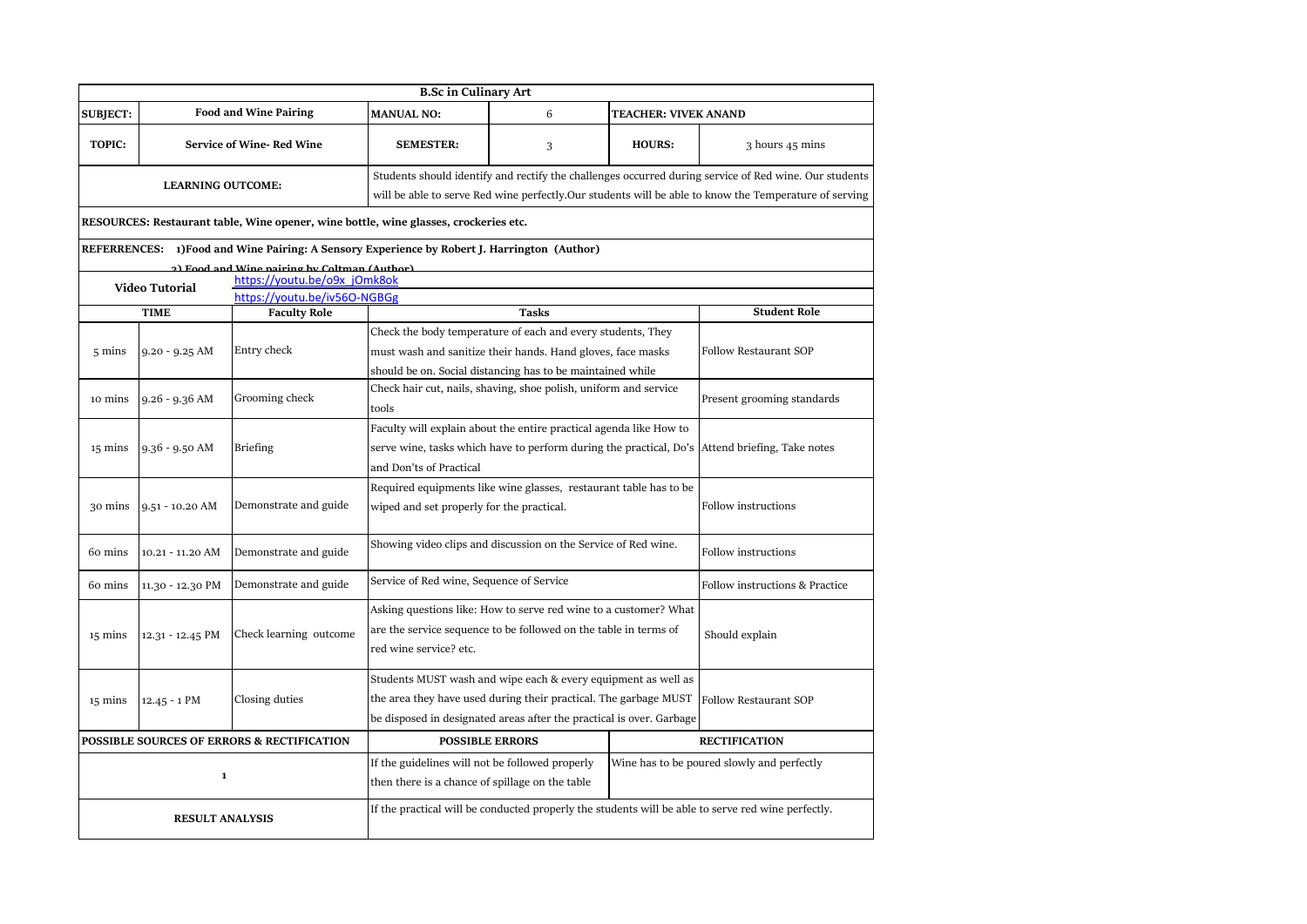|                                            |                       |                                                                                                                                                                                                   | <b>B.Sc in Culinary Art</b>                                                                                                                                                                               |                        |                                                                                                      |                                                                                                                                                                                                         |
|--------------------------------------------|-----------------------|---------------------------------------------------------------------------------------------------------------------------------------------------------------------------------------------------|-----------------------------------------------------------------------------------------------------------------------------------------------------------------------------------------------------------|------------------------|------------------------------------------------------------------------------------------------------|---------------------------------------------------------------------------------------------------------------------------------------------------------------------------------------------------------|
| <b>SUBJECT:</b>                            |                       | <b>Food and Wine Pairing</b>                                                                                                                                                                      | <b>MANUAL NO:</b><br><b>TEACHER: VIVEK ANAND</b><br>7                                                                                                                                                     |                        |                                                                                                      |                                                                                                                                                                                                         |
| <b>TOPIC:</b>                              |                       | <b>Service of Wine-White Wine</b><br><b>SEMESTER:</b><br><b>HOURS:</b><br>3                                                                                                                       |                                                                                                                                                                                                           |                        |                                                                                                      | 3 hours 45 mins                                                                                                                                                                                         |
| <b>LEARNING OUTCOME:</b>                   |                       |                                                                                                                                                                                                   |                                                                                                                                                                                                           |                        |                                                                                                      | Students should identify and rectify the challenges occurred during service of White wine. Our<br>students will be able to serve white wine perfectly.Our students will be able to know the Temperature |
|                                            |                       | RESOURCES: Restaurant table, Wine opener, Wine Chiller, wine bottle, wine glasses, crockeries etc.<br>REFERRENCES: 1)Food and Wine Pairing: A Sensory Experience by Robert J. Harrington (Author) |                                                                                                                                                                                                           |                        |                                                                                                      |                                                                                                                                                                                                         |
|                                            |                       | 2) Food and Wine nairing by Coltman (Author)                                                                                                                                                      |                                                                                                                                                                                                           |                        |                                                                                                      |                                                                                                                                                                                                         |
|                                            | <b>Video Tutorial</b> | https://youtu.be/Bt51tCbV7TQ<br>https://youtu.be/tcmEvvWC8A0                                                                                                                                      |                                                                                                                                                                                                           |                        |                                                                                                      |                                                                                                                                                                                                         |
|                                            | <b>TIME</b>           | <b>Faculty Role</b>                                                                                                                                                                               |                                                                                                                                                                                                           | <b>Tasks</b>           |                                                                                                      | <b>Student Role</b>                                                                                                                                                                                     |
| 5 mins                                     | $9.20 - 9.25$ AM      | Entry check                                                                                                                                                                                       | Check the body temperature of each and every students, They must<br>wash and sanitize their hands. Hand gloves, face masks should be<br>on. Social distancing has to be maintained while checking at      |                        |                                                                                                      | <b>Follow Restaurant SOP</b>                                                                                                                                                                            |
| 10 mins                                    | 9.26 - 9.36 AM        | Grooming check                                                                                                                                                                                    | Check hair cut, nails, shaving, shoe polish, uniform and service                                                                                                                                          |                        |                                                                                                      | Present grooming standards                                                                                                                                                                              |
| 15 mins                                    | 9.36 - 9.50 AM        | <b>Briefing</b>                                                                                                                                                                                   | Faculty will explain about the entire practical agenda like How to                                                                                                                                        |                        |                                                                                                      | Attend briefing, Take notes                                                                                                                                                                             |
| 30 mins                                    | $9.51 - 10.20$ AM     | Demonstrate and guide                                                                                                                                                                             | Required equipments like wine glasses, wine chiller (with Ice),<br>restaurant table has to be wiped and set properly for the practical.                                                                   |                        |                                                                                                      | Follow instructions                                                                                                                                                                                     |
| 60 mins                                    | 10.21 - 11.20 AM      | Demonstrate and guide                                                                                                                                                                             | Showing video clips and discussion on the Service of White wine.                                                                                                                                          |                        |                                                                                                      | Follow instructions                                                                                                                                                                                     |
| 60 mins                                    | 11.30 - 12.30 PM      | Demonstrate and guide                                                                                                                                                                             | Service of white wine, Sequence of Service                                                                                                                                                                |                        |                                                                                                      | Follow instructions & Practice                                                                                                                                                                          |
| $15 \text{ mins}$                          | 12.31 - 12.45 PM      | Check learning outcome                                                                                                                                                                            | Asking questions like: How to serve white wine to a customer?<br>What are the service sequence to be followed on the table in terms<br>of white wine service? etc.                                        |                        |                                                                                                      | Should explain                                                                                                                                                                                          |
| $15 \text{ mins}$                          | 12.45 - 1 PM          | Closing duties                                                                                                                                                                                    | Students MUST wash and wipe each & every equipment as well as<br>the area they have used during their practical. The garbage MUST<br>be disposed in designated areas after the practical is over. Garbage |                        |                                                                                                      | Follow Restaurant SOP                                                                                                                                                                                   |
| POSSIBLE SOURCES OF ERRORS & RECTIFICATION |                       |                                                                                                                                                                                                   |                                                                                                                                                                                                           | <b>POSSIBLE ERRORS</b> |                                                                                                      | <b>RECTIFICATION</b>                                                                                                                                                                                    |
|                                            | $\mathbf{1}$          |                                                                                                                                                                                                   | If the white wine is not served chilled then the<br>guest may complain about the wine.                                                                                                                    |                        | It has to be served chilled.                                                                         |                                                                                                                                                                                                         |
| <b>RESULT ANALYSIS</b>                     |                       |                                                                                                                                                                                                   |                                                                                                                                                                                                           |                        | If the practical will be conducted properly the students will be able to serve white wine perfectly. |                                                                                                                                                                                                         |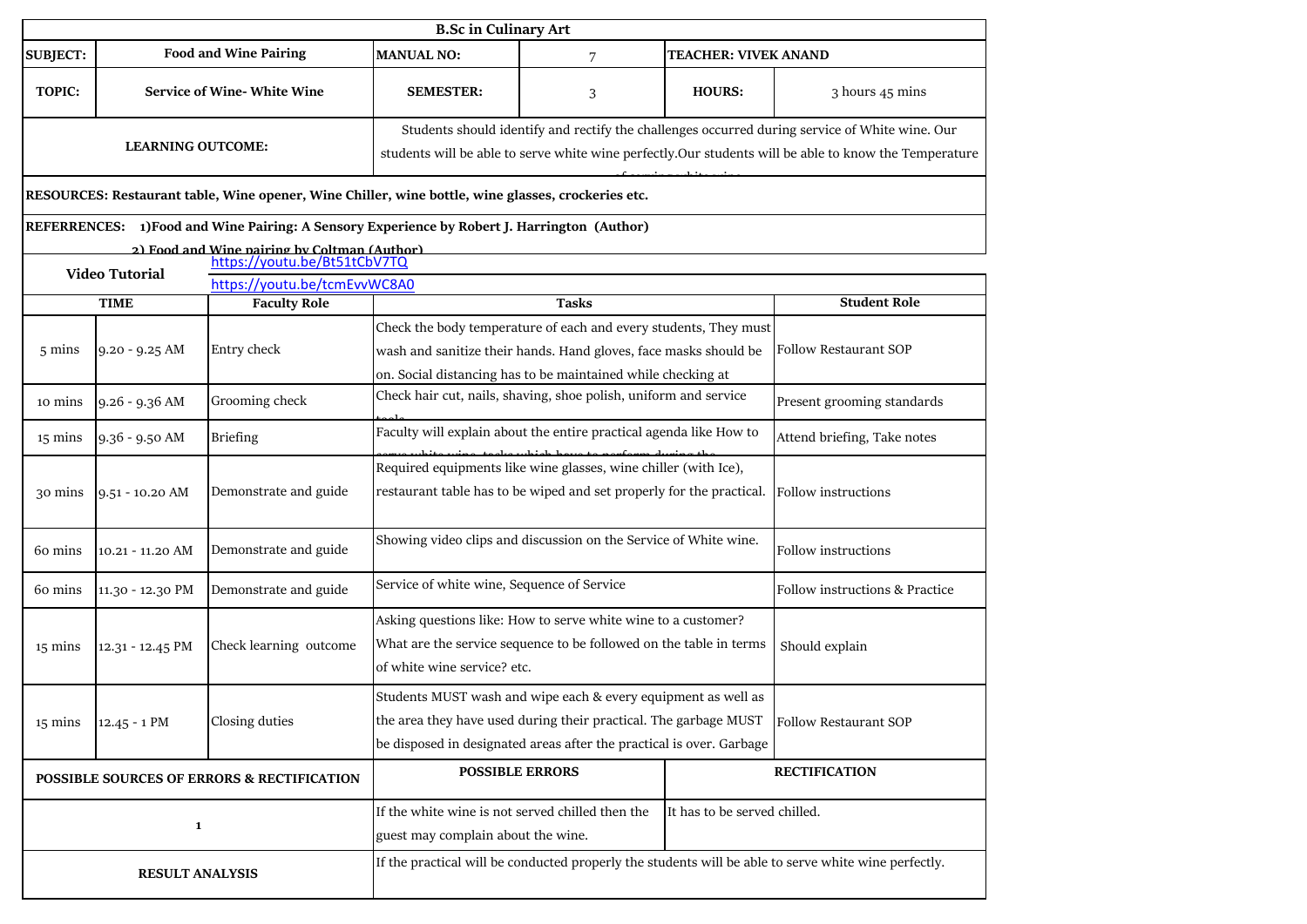|                        | <b>B.Sc in Culinary Art</b>           |                                                                                                                                                                                                                                                                                          |                                                                                                                                                                                                           |              |                             |                                                                                                                                                                                                           |  |
|------------------------|---------------------------------------|------------------------------------------------------------------------------------------------------------------------------------------------------------------------------------------------------------------------------------------------------------------------------------------|-----------------------------------------------------------------------------------------------------------------------------------------------------------------------------------------------------------|--------------|-----------------------------|-----------------------------------------------------------------------------------------------------------------------------------------------------------------------------------------------------------|--|
| <b>SUBJECT:</b>        |                                       | <b>Food and Wine Pairing</b>                                                                                                                                                                                                                                                             | <b>MANUAL NO:</b>                                                                                                                                                                                         | 8            | <b>TEACHER: VIVEK ANAND</b> |                                                                                                                                                                                                           |  |
| TOPIC:                 | <b>Service of Wine-Sparkling Wine</b> |                                                                                                                                                                                                                                                                                          | <b>SEMESTER:</b>                                                                                                                                                                                          | 3            | <b>HOURS:</b>               | 3 hours 45 mins                                                                                                                                                                                           |  |
|                        | <b>LEARNING OUTCOME:</b>              |                                                                                                                                                                                                                                                                                          |                                                                                                                                                                                                           |              |                             | Students should identify and rectify the challenges occurred during service of Sparkling wine. Our<br>students will be able to open & serve Sparkling wine perfectly.Our student will be able to know the |  |
|                        |                                       | RESOURCES: Restaurant table, Wine opener, Wine Chiller, wine bottle, wine glasses, crockeries etc.                                                                                                                                                                                       |                                                                                                                                                                                                           |              |                             |                                                                                                                                                                                                           |  |
|                        |                                       | REFERRENCES: 1)Food and Wine Pairing: A Sensory Experience by Robert J. Harrington (Author)                                                                                                                                                                                              |                                                                                                                                                                                                           |              |                             |                                                                                                                                                                                                           |  |
|                        |                                       | 2) Food and Wine nairing by Coltman (Author)                                                                                                                                                                                                                                             |                                                                                                                                                                                                           |              |                             |                                                                                                                                                                                                           |  |
|                        | <b>Video Tutorial</b>                 | https://youtu.be/grXv5bA9AP8                                                                                                                                                                                                                                                             |                                                                                                                                                                                                           |              |                             |                                                                                                                                                                                                           |  |
|                        | <b>TIME</b>                           | <b>Faculty Role</b>                                                                                                                                                                                                                                                                      |                                                                                                                                                                                                           | <b>Tasks</b> |                             | <b>Student Role</b>                                                                                                                                                                                       |  |
| $5 \text{ mins}$       | $9.20 - 9.25$ AM                      | Entry check                                                                                                                                                                                                                                                                              | Check the body temperature of each and every students, They must<br>wash and sanitize their hands. Hand gloves, face masks should be<br>on. Social distancing has to be maintained while checking at      |              |                             | <b>Follow Restaurant SOP</b>                                                                                                                                                                              |  |
| 10 mins                | 9.26 - 9.36 AM                        | Grooming check                                                                                                                                                                                                                                                                           | Check hair cut, nails, shaving, shoe polish, uniform and service                                                                                                                                          |              |                             | Present grooming standards                                                                                                                                                                                |  |
| $15 \text{ mins}$      | $9.36 - 9.50$ AM                      | <b>Briefing</b>                                                                                                                                                                                                                                                                          | Faculty will explain about the entire practical agenda like How to<br>serve open & serve sparkling wine, tasks which have to perform<br><u>mentional</u> Distance di Distribution                         |              |                             | Attend briefing, Take notes                                                                                                                                                                               |  |
| 30 mins                | $9.51 - 10.20$ AM                     | Demonstrate and guide                                                                                                                                                                                                                                                                    | Required equipments like wine glasses, wine chiller (with Ice),<br>restaurant table has to be wiped and set properly for the practical.                                                                   |              |                             | Follow instructions                                                                                                                                                                                       |  |
| 60 mins                | $10.21 - 11.20$ AM                    | Demonstrate and guide                                                                                                                                                                                                                                                                    | Showing video clips and discussion on the Service of sparkling<br>wine.                                                                                                                                   |              |                             | Follow instructions                                                                                                                                                                                       |  |
| 60 mins                | 11.30 - 12.30 PM                      | Demonstrate and guide                                                                                                                                                                                                                                                                    | Service of Sparkling wine, Sequence of Service                                                                                                                                                            |              |                             | Follow instructions & Practice                                                                                                                                                                            |  |
| 15 mins                | 12.31 - 12.45 PM                      | Check learning outcome                                                                                                                                                                                                                                                                   | Asking questions like: How to serve Sparkling wine to a customer?                                                                                                                                         |              |                             | Should explain                                                                                                                                                                                            |  |
| $15 \text{ mins}$      | $12.45 - 1$ PM                        | Closing duties                                                                                                                                                                                                                                                                           | Students MUST wash and wipe each & every equipment as well as<br>the area they have used during their practical. The garbage MUST<br>be disposed in designated areas after the practical is over. Garbage |              |                             | <b>Follow Restaurant SOP</b>                                                                                                                                                                              |  |
|                        |                                       | POSSIBLE SOURCES OF ERRORS & RECTIFICATION                                                                                                                                                                                                                                               | <b>POSSIBLE ERRORS</b>                                                                                                                                                                                    |              |                             | <b>RECTIFICATION</b>                                                                                                                                                                                      |  |
| $\mathbf{1}$           |                                       | If the bottle of sparkling wine is not opened<br>Sparkling wine bottle has to be open slowly and<br>perfectly then it may cause accidents becaure<br>perfectly. We've to use the techniques of opening the<br>the bottle of sparkling wine contains a lot many<br>sparkling wine bottle. |                                                                                                                                                                                                           |              |                             |                                                                                                                                                                                                           |  |
| <b>RESULT ANALYSIS</b> |                                       |                                                                                                                                                                                                                                                                                          | perfectly.                                                                                                                                                                                                |              |                             | If the practical will be conducted properly the students will be able to open & serve sparkling wine                                                                                                      |  |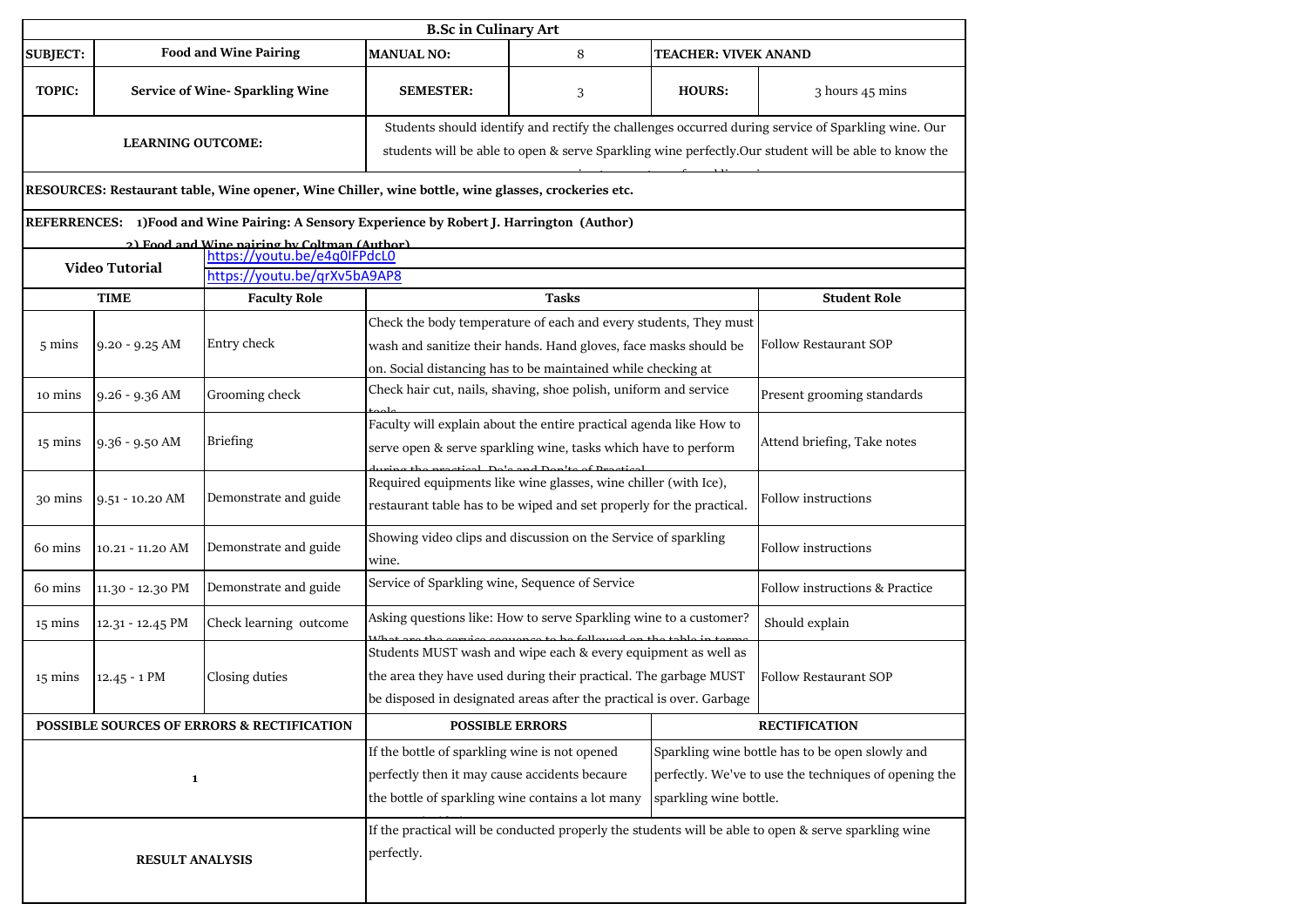| <b>B.Sc in Culinary Art</b> |                          |                                                                                                                                             |                                                                                                                                                                                                                                           |                                                                                                                                                                                          |                             |                                                                                                        |
|-----------------------------|--------------------------|---------------------------------------------------------------------------------------------------------------------------------------------|-------------------------------------------------------------------------------------------------------------------------------------------------------------------------------------------------------------------------------------------|------------------------------------------------------------------------------------------------------------------------------------------------------------------------------------------|-----------------------------|--------------------------------------------------------------------------------------------------------|
| <b>SUBJECT:</b>             |                          | <b>Food and Wine Pairing</b>                                                                                                                | <b>MANUAL NO:</b>                                                                                                                                                                                                                         | 9                                                                                                                                                                                        | <b>TEACHER: VIVEK ANAND</b> |                                                                                                        |
| <b>TOPIC:</b>               |                          | <b>Classic Wine and Food Pairing</b>                                                                                                        | <b>SEMESTER:</b>                                                                                                                                                                                                                          | 3                                                                                                                                                                                        | <b>HOURS:</b>               | 3 hours 45 mins                                                                                        |
|                             | <b>LEARNING OUTCOME:</b> |                                                                                                                                             |                                                                                                                                                                                                                                           |                                                                                                                                                                                          |                             | Students should identify and rectify the challenges occurred during pairing classic wines with food.   |
|                             |                          | RESOURCES: Restaurant table, Wine opener, wine chiller, wine bottle, wine glasses, crockeries etc.                                          |                                                                                                                                                                                                                                           |                                                                                                                                                                                          |                             |                                                                                                        |
|                             |                          | REFERRENCES: 1)Food and Wine Pairing: A Sensory Experience by Robert J. Harrington (Author)<br>2) Food and Wine pairing by Coltman (Author) |                                                                                                                                                                                                                                           |                                                                                                                                                                                          |                             |                                                                                                        |
|                             |                          | VIDEO TUTORIAL: https://voutu.be/5a_qIUzKrB8                                                                                                |                                                                                                                                                                                                                                           |                                                                                                                                                                                          |                             |                                                                                                        |
|                             | <b>TIME</b>              | <b>Faculty Role</b>                                                                                                                         |                                                                                                                                                                                                                                           | <b>Tasks</b>                                                                                                                                                                             |                             | <b>Student Role</b>                                                                                    |
| 5 mins                      | $9.20 - 9.25$ AM         | Entry check                                                                                                                                 |                                                                                                                                                                                                                                           | Check the body temperature of each and every students, They<br>must wash and sanitize their hands. Hand gloves, face masks<br>should be on. Social distancing has to be maintained while |                             | <b>Follow Restaurant SOP</b>                                                                           |
| 10 mins                     | 9.26 - 9.36 AM           | Grooming check                                                                                                                              |                                                                                                                                                                                                                                           | Check hair cut, nails, shaving, shoe polish, uniform and service                                                                                                                         |                             | Present grooming standards                                                                             |
| 15 mins                     | $9.36 - 9.50$ AM         | <b>Briefing</b>                                                                                                                             |                                                                                                                                                                                                                                           | Faculty will explain about the entire practical agenda like What is                                                                                                                      |                             | Attend briefing, Take notes                                                                            |
| 30 mins                     | 9.51 - 10.20 AM          | Demonstrate and guide                                                                                                                       |                                                                                                                                                                                                                                           | Required equipments like wine opener, wine glasses, wine chiller<br>restaurant table has to be wiped and to be set for the practical.                                                    |                             | Follow instructions                                                                                    |
| 60 mins                     | 10.21 - 11.20 AM         | Demonstrate and guide                                                                                                                       | techniques of classic wines.                                                                                                                                                                                                              | Showing video clips and discussion on the various pairing                                                                                                                                |                             | Follow instructions                                                                                    |
| 60 mins                     | 11.30 - 12.30 PM         | Demonstrate and guide                                                                                                                       |                                                                                                                                                                                                                                           | Task will be given to list down the various techniques used to pair                                                                                                                      |                             | Follow instructions                                                                                    |
| $15 \text{ mins}$           | 12.31 - 12.45 PM         | Check learning outcome                                                                                                                      |                                                                                                                                                                                                                                           | Asking questions like: Various pairing techniques used in classic                                                                                                                        |                             | Should explain                                                                                         |
| $15 \text{ mins}$           | $12.45 - 1$ PM           | Closing duties                                                                                                                              | Students MUST wash and wipe each & every equipment as well as<br>the area they have used during their practical. The garbage MUST<br><b>Follow Restaurant SOP</b><br>be disposed in designated areas after the practical is over. Garbage |                                                                                                                                                                                          |                             |                                                                                                        |
|                             |                          | POSSIBLE SOURCES OF ERRORS & RECTIFICATION                                                                                                  |                                                                                                                                                                                                                                           | <b>POSSIBLE ERRORS</b>                                                                                                                                                                   |                             | <b>RECTIFICATION</b>                                                                                   |
|                             | $\mathbf{1}$             |                                                                                                                                             | If not get paired properly, the actual taste may<br>Follow the guidelines and techniques used in pairing<br>not come and may reaction may occur which<br>classic wine with food.                                                          |                                                                                                                                                                                          |                             |                                                                                                        |
| <b>RESULT ANALYSIS</b>      |                          |                                                                                                                                             | and Food Pairing techniques.                                                                                                                                                                                                              |                                                                                                                                                                                          |                             | 1) If the practical will be conducted properly the students will be able to explain about Classic Wine |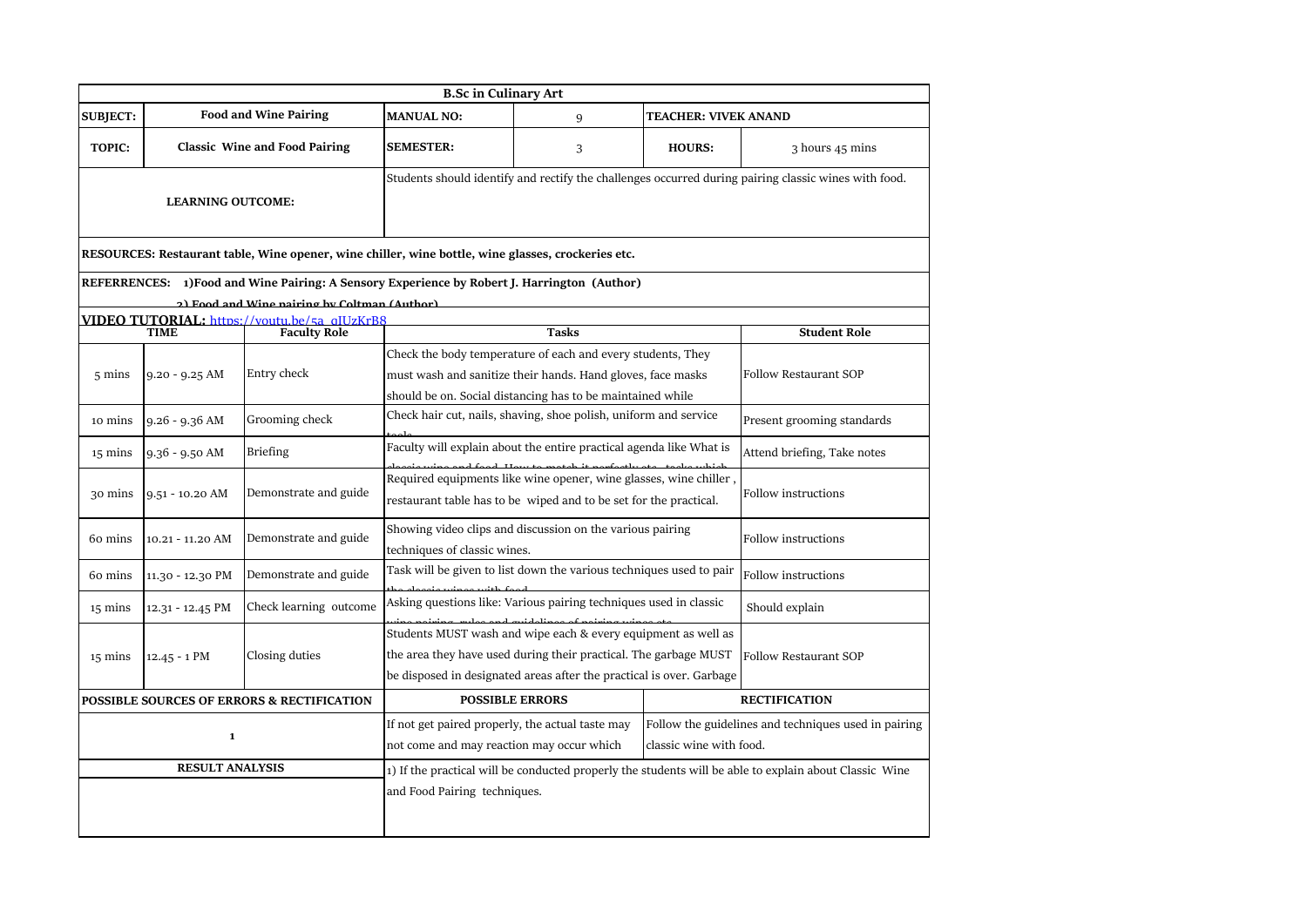|                        |                          |                                                                                             | <b>B.Sc in Culinary Art</b>                                                                                                                                                |                                                                                                                                                                                                           |                             |                                                                                                            |
|------------------------|--------------------------|---------------------------------------------------------------------------------------------|----------------------------------------------------------------------------------------------------------------------------------------------------------------------------|-----------------------------------------------------------------------------------------------------------------------------------------------------------------------------------------------------------|-----------------------------|------------------------------------------------------------------------------------------------------------|
| <b>SUBJECT:</b>        |                          | <b>Food and Wine Pairing</b>                                                                | <b>MANUAL NO:</b>                                                                                                                                                          | 10                                                                                                                                                                                                        | <b>TEACHER: VIVEK ANAND</b> |                                                                                                            |
| <b>TOPIC:</b>          |                          | Make a Wine Bar Menu List<br><b>Suggestive Selling-Food Pairing</b>                         | <b>SEMESTER:</b>                                                                                                                                                           | 3                                                                                                                                                                                                         | <b>HOURS:</b>               | 3 hours 45 mins                                                                                            |
|                        | <b>LEARNING OUTCOME:</b> |                                                                                             |                                                                                                                                                                            |                                                                                                                                                                                                           | various types of wine.      | Students should identify and rectify the challenges occurred during pairing various food along with        |
|                        |                          | RESOURCES: Restaurant table, Wine bottle, Menu Card, wine glasses, crockeries etc.          |                                                                                                                                                                            |                                                                                                                                                                                                           |                             |                                                                                                            |
|                        |                          | REFERRENCES: 1)Food and Wine Pairing: A Sensory Experience by Robert J. Harrington (Author) |                                                                                                                                                                            |                                                                                                                                                                                                           |                             |                                                                                                            |
|                        | <b>Video Tutorial:</b>   | 2) Food and Wine nairing by Coltman (Author)                                                |                                                                                                                                                                            | https://youtu.be/fSEGbWRV1RQ                                                                                                                                                                              |                             |                                                                                                            |
|                        | <b>TIME</b>              | <b>Faculty Role</b>                                                                         |                                                                                                                                                                            | <b>Tasks</b>                                                                                                                                                                                              |                             | <b>Student Role</b>                                                                                        |
| 5 mins                 | $9.20 - 9.25$ AM         | Entry check                                                                                 |                                                                                                                                                                            | Check the body temperature of each and every students, They must<br>wash and sanitize their hands. Hand gloves, face masks should be<br>on. Social distancing has to be maintained while checking at      |                             | <b>Follow Restaurant SOP</b>                                                                               |
| 10 mins                | $9.26 - 9.36$ AM         | Grooming check                                                                              |                                                                                                                                                                            | Check hair cut, nails, shaving, shoe polish, uniform and service                                                                                                                                          |                             | Present grooming standards                                                                                 |
| 15 mins                | $9.36 - 9.50$ AM         | <b>Briefing</b>                                                                             |                                                                                                                                                                            | Faculty will explain how to prepare the menu, What are the factors                                                                                                                                        |                             | Attend briefing, Take notes                                                                                |
| 30 mins                | 9.51 - 10.20 AM          | Demonstrate and guide                                                                       |                                                                                                                                                                            | Required equipments like stationary items, Food and Wine pairing                                                                                                                                          |                             | Follow instructions                                                                                        |
| 60 mins                | 10.21 - 11.20 AM         | Demonstrate and guide                                                                       | wine which can be paired together.                                                                                                                                         | Showing video clips and discussion on the various types of food and                                                                                                                                       |                             | Follow instructions                                                                                        |
| 60 mins                | 11.30 - 12.30 PM         | Demonstrate and guide                                                                       | which can be putin the menu.                                                                                                                                               | Task will be given to list down the various types of wine and Food                                                                                                                                        |                             | <b>Follow instructions</b>                                                                                 |
| $15 \text{ mins}$      | 12.31 - 12.45 PM         | Check learning outcome                                                                      | food menu etc.                                                                                                                                                             | Asking questions like: Various techniques used in preparing wine &                                                                                                                                        |                             | Should explain                                                                                             |
| $15 \text{ mins}$      | $12.45 - 1$ PM           | Closing duties                                                                              |                                                                                                                                                                            | Students MUST wash and wipe each & every equipment as well as<br>the area they have used during their practical. The garbage MUST<br>be disposed in designated areas after the practical is over. Garbage |                             |                                                                                                            |
|                        |                          | POSSIBLE SOURCES OF ERRORS & RECTIFICATION                                                  |                                                                                                                                                                            | <b>POSSIBLE ERRORS</b>                                                                                                                                                                                    |                             | <b>RECTIFICATION</b>                                                                                       |
| $\mathbf{1}$           |                          |                                                                                             | Wrong items may placed in the menu which may Follow the guidelines and techniques used in<br>not accompany each other (Food and Wine)<br>preparing the wine and food list. |                                                                                                                                                                                                           |                             |                                                                                                            |
| <b>RESULT ANALYSIS</b> |                          |                                                                                             | and wine menu.                                                                                                                                                             |                                                                                                                                                                                                           |                             | 1) If the practical will be conducted properly the students will be able to explain, How to prepare a food |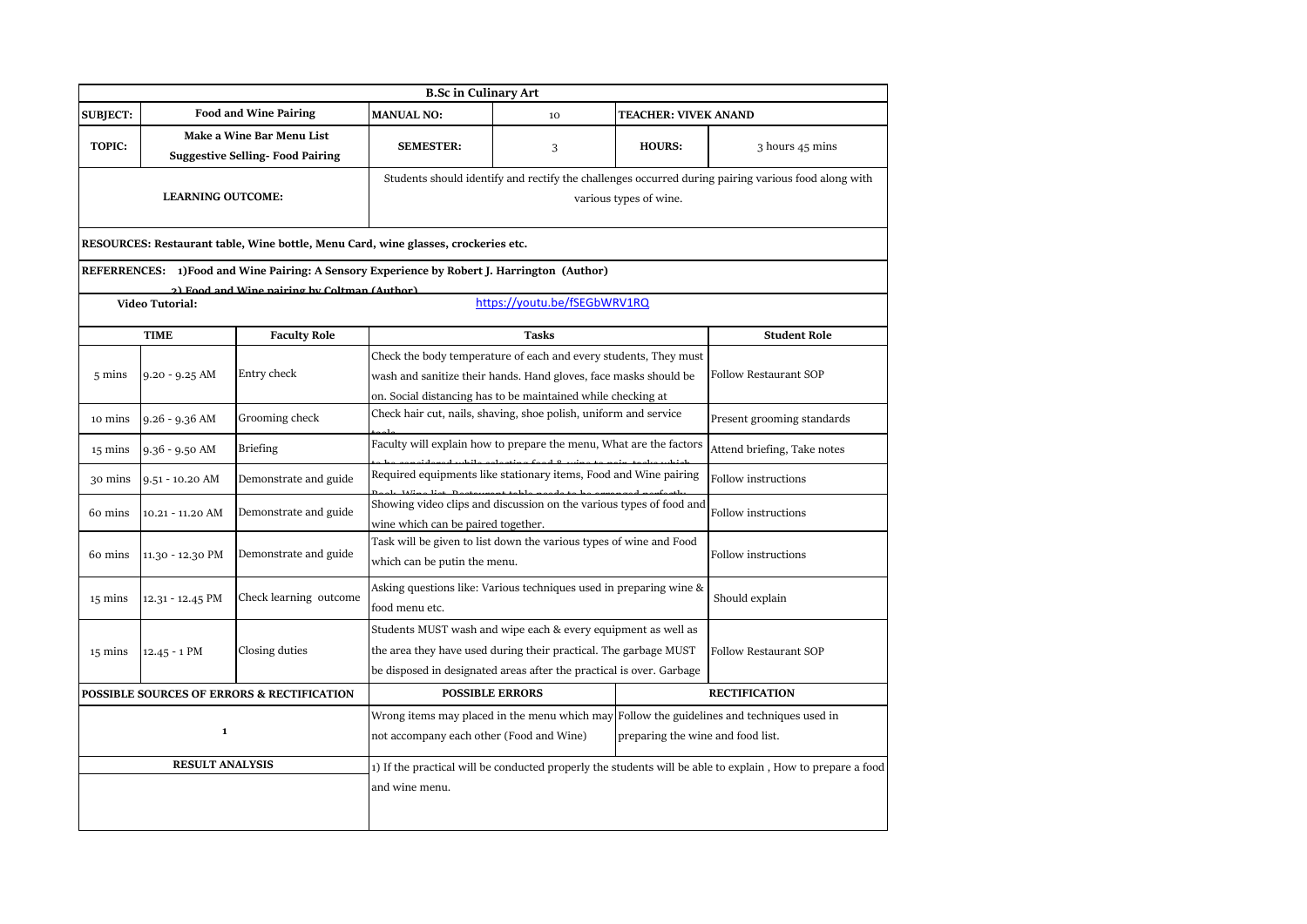| <b>B.Sc in Culinary Art</b> |                                                           |                                                                                                    |                                                                                                                                       |              |                              |                                                |  |
|-----------------------------|-----------------------------------------------------------|----------------------------------------------------------------------------------------------------|---------------------------------------------------------------------------------------------------------------------------------------|--------------|------------------------------|------------------------------------------------|--|
| <b>SUBJECT:</b>             |                                                           | <b>Food and Wine Pairing</b>                                                                       | <b>MANUAL NO:</b><br><b>TEACHER: VIVEK ANAND</b><br>11                                                                                |              |                              |                                                |  |
| <b>TOPIC:</b>               | Table laying & Service of menu with<br>accompanying Wines |                                                                                                    | <b>SEMESTER:</b>                                                                                                                      | 3            | <b>HOURS:</b>                | 3 hours 45 mins                                |  |
| <b>LEARNING OUTCOME:</b>    |                                                           |                                                                                                    | Students should identify and rectify the challenges occurred during doing the set up for food and wine.                               |              |                              |                                                |  |
|                             |                                                           | RESOURCES: Restaurant table, Wine opener, wine chiller, wine bottle, wine glasses, crockeries etc. |                                                                                                                                       |              |                              |                                                |  |
|                             |                                                           | REFERRENCES: 1)Food and Wine Pairing: A Sensory Experience by Robert J. Harrington (Author)        |                                                                                                                                       |              |                              |                                                |  |
|                             |                                                           | 2) Food and Wine nairing by Coltman (Author).                                                      |                                                                                                                                       |              |                              |                                                |  |
|                             | <b>TIME</b>                                               | <b>VIDEO TUTORIAL:</b> https://voutu.be/hUFesH16i3c<br><b>Faculty Role</b>                         |                                                                                                                                       | <b>Tasks</b> |                              | <b>Student Role</b>                            |  |
|                             |                                                           |                                                                                                    | Check the body temperature of each and every students, They must                                                                      |              |                              |                                                |  |
| $5 \text{ mins}$            |                                                           | Entry check                                                                                        | wash and sanitize their hands. Hand gloves, face masks should be                                                                      |              | <b>Follow Restaurant SOP</b> |                                                |  |
|                             | $9.20 - 9.25$ AM                                          |                                                                                                    |                                                                                                                                       |              |                              |                                                |  |
|                             |                                                           |                                                                                                    | on. Social distancing has to be maintained while checking at                                                                          |              |                              |                                                |  |
| 10 mins                     | $9.26 - 9.36$ AM                                          | Grooming check                                                                                     | Check hair cut, nails, shaving, shoe polish, uniform and service<br>Present grooming standards                                        |              |                              |                                                |  |
| $15 \text{ mins}$           | $9.36 - 9.50$ AM                                          | <b>Briefing</b>                                                                                    | Faculty will explain about the entire practical agenda, tasks which                                                                   |              |                              | Attend briefing, Take notes                    |  |
| 30 mins                     | 9.51 - 10.20 AM                                           | Demonstrate and guide                                                                              | Required equipments like wine opener, wine glasses, wine chiller,<br>tableware, hollowware, restaurant table has to be washed & wiped |              |                              | <b>Follow instructions</b>                     |  |
|                             |                                                           |                                                                                                    |                                                                                                                                       |              |                              |                                                |  |
| 60 mins                     | 10.21 - 11.20 AM                                          | Demonstrate and guide                                                                              | Various set up for the food accompanying wine.                                                                                        |              |                              | Follow instructions                            |  |
| 60 mins                     | 11.30 - 12.30 PM                                          | Demonstrate and guide                                                                              | Service of food and wine which accompany each other.<br>Follow instructions                                                           |              |                              |                                                |  |
| 15 mins                     | 12.31 - 12.45 PM                                          | Check learning outcome                                                                             | Asking questions like: Various set up for food and wine. Name of                                                                      |              |                              | Should explain                                 |  |
|                             |                                                           |                                                                                                    | Students MUST wash and wipe each & every equipment as well as                                                                         |              |                              |                                                |  |
| $15 \text{ mins}$           | $12.45 - 1$ PM                                            | Closing duties                                                                                     | the area they have used during their practical. The garbage MUST                                                                      |              | Follow Restaurant SOP        |                                                |  |
|                             |                                                           |                                                                                                    | be disposed in designated areas after the practical is over. Garbage                                                                  |              |                              |                                                |  |
|                             |                                                           | POSSIBLE SOURCES OF ERRORS & RECTIFICATION                                                         | <b>POSSIBLE ERRORS</b>                                                                                                                |              |                              | <b>RECTIFICATION</b>                           |  |
| $\mathbf{1}$                |                                                           |                                                                                                    | If not discussed properly, Students might not                                                                                         |              |                              | Have to show & demonstrate each and everything |  |
| $\mathbf{2}$                |                                                           |                                                                                                    | If not discussed properly students might not able Have to show each and every steps for service of<br>والتوم عوم عوضا الماعد فوارد    |              |                              |                                                |  |
| <b>RESULT ANALYSIS</b>      |                                                           |                                                                                                    | 1) If the practical will be conducted properly the students will be able to show the Table laying & Service                           |              |                              |                                                |  |
|                             |                                                           |                                                                                                    | of menu with accompanying Wines.                                                                                                      |              |                              |                                                |  |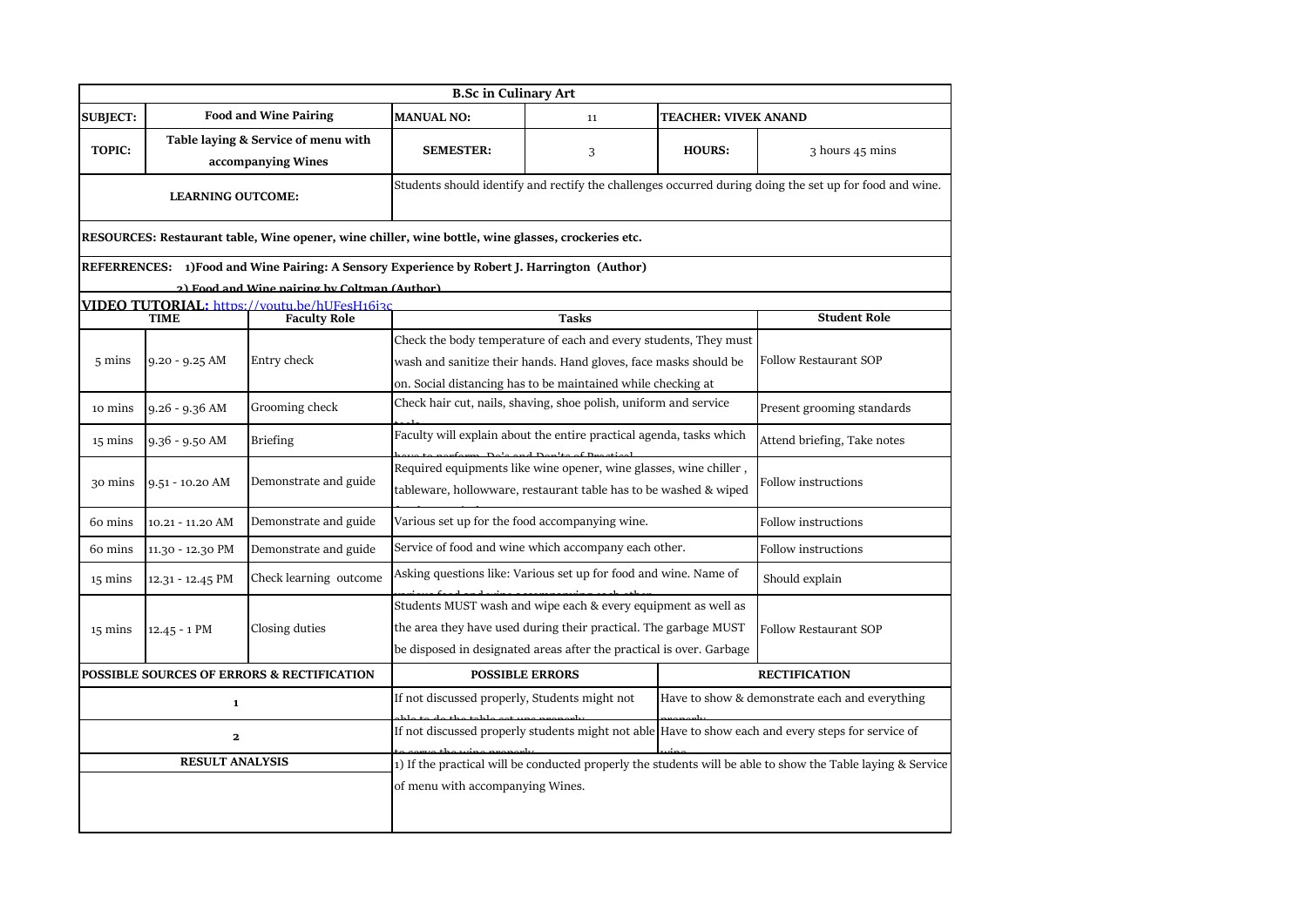|                                            |                  |                                                                                                                                              | <b>B.Sc in Culinary Art</b>                                                                                                                                                                               |                             |               |                            |  |
|--------------------------------------------|------------------|----------------------------------------------------------------------------------------------------------------------------------------------|-----------------------------------------------------------------------------------------------------------------------------------------------------------------------------------------------------------|-----------------------------|---------------|----------------------------|--|
| <b>SUBJECT:</b>                            |                  | <b>Food and Wine Pairing</b>                                                                                                                 | <b>MANUAL NO:</b><br>12<br><b>TEACHER: VIVEK ANAND</b>                                                                                                                                                    |                             |               |                            |  |
| <b>TOPIC:</b>                              |                  | Pairing Session of Wines with Food:<br><b>Based on:</b><br>Appearance                                                                        | <b>SEMESTER:</b>                                                                                                                                                                                          | 3                           | <b>HOURS:</b> | 3 hours 45 mins            |  |
| <b>Nose</b><br><b>LEARNING OUTCOME:</b>    |                  |                                                                                                                                              | Students should identify and rectify the challenges occurred during tasting various types of food. They<br>will be able to taste the wine in a systematic way.                                            |                             |               |                            |  |
|                                            |                  | RESOURCES: Restaurant table, Wine opener, wine chiller, wine bottle, wine glasses, crockeries etc.                                           |                                                                                                                                                                                                           |                             |               |                            |  |
|                                            |                  | REFERRENCES: 1)Food and Wine Pairing: A Sensory Experience by Robert J. Harrington (Author)<br>2) Food and Wine nairing by Coltman (Author). |                                                                                                                                                                                                           |                             |               |                            |  |
| Video Tutorial                             |                  | https://youtu.be/CMvi6yQtdoU                                                                                                                 |                                                                                                                                                                                                           |                             |               |                            |  |
|                                            | <b>TIME</b>      | <b>Faculty Role</b>                                                                                                                          |                                                                                                                                                                                                           | <b>Tasks</b>                |               | <b>Student Role</b>        |  |
| $5 \text{ mins}$                           | $9.20 - 9.25$ AM | Entry check                                                                                                                                  | Check the body temperature of each and every students, They must<br>wash and sanitize their hands. Hand gloves, face masks should be<br>on. Social distancing has to be maintained while checking at      |                             |               | Follow Restaurant SOP      |  |
| 10 mins                                    | $9.26 - 9.36$ AM | Grooming check                                                                                                                               | Check hair cut, nails, shaving, shoe polish, uniform and service                                                                                                                                          |                             |               | Present grooming standards |  |
| 15 mins                                    | 9.36 - 9.50 AM   | <b>Briefing</b>                                                                                                                              | Faculty will explain about the entire practical agenda Like Types of<br>food, Practical evaluation of various types of food on the basis of its                                                           | Attend briefing, Take notes |               |                            |  |
| 30 mins                                    | 9.51 - 10.20 AM  | Demonstrate and guide                                                                                                                        | Required equipments like Crockeries, restaurant table has to be                                                                                                                                           |                             |               | Follow instructions        |  |
| 60 mins                                    | 10.21 - 11.20 AM | Demonstrate and guide                                                                                                                        | Appearance of food, practical evaluation of its body, texture,<br>aroma, flavour & taste                                                                                                                  |                             |               | Follow instructions        |  |
| 60 mins                                    | 11.30 - 12.30 PM | Demonstrate and guide                                                                                                                        | How to identify and acknowledge the taste, texture, body etc.                                                                                                                                             |                             |               | Follow instructions        |  |
| 15 mins                                    | 12.31 - 12.45 PM | Check learning outcome                                                                                                                       | Asking questions like: Various tastes of wine, mis-en-place etc.                                                                                                                                          |                             |               | Should explain             |  |
| 15 mins                                    | $12.45 - 1$ PM   | Closing duties                                                                                                                               | Students MUST wash and wipe each & every equipment as well as<br>the area they have used during their practical. The garbage MUST<br>be disposed in designated areas after the practical is over. Garbage |                             |               | Follow Restaurant SOP      |  |
| POSSIBLE SOURCES OF ERRORS & RECTIFICATION |                  |                                                                                                                                              |                                                                                                                                                                                                           | <b>POSSIBLE ERRORS</b>      |               | <b>RECTIFICATION</b>       |  |
| $\mathbf 1$                                |                  |                                                                                                                                              | The actual taste, Flavour, Texture of food may<br>We should always follow the sequence of the food,                                                                                                       |                             |               |                            |  |
| <b>RESULT ANALYSIS</b>                     |                  |                                                                                                                                              | 1) If the practical will be conducted properly the students will be able to explain Systematic approach to<br>tasting various food.                                                                       |                             |               |                            |  |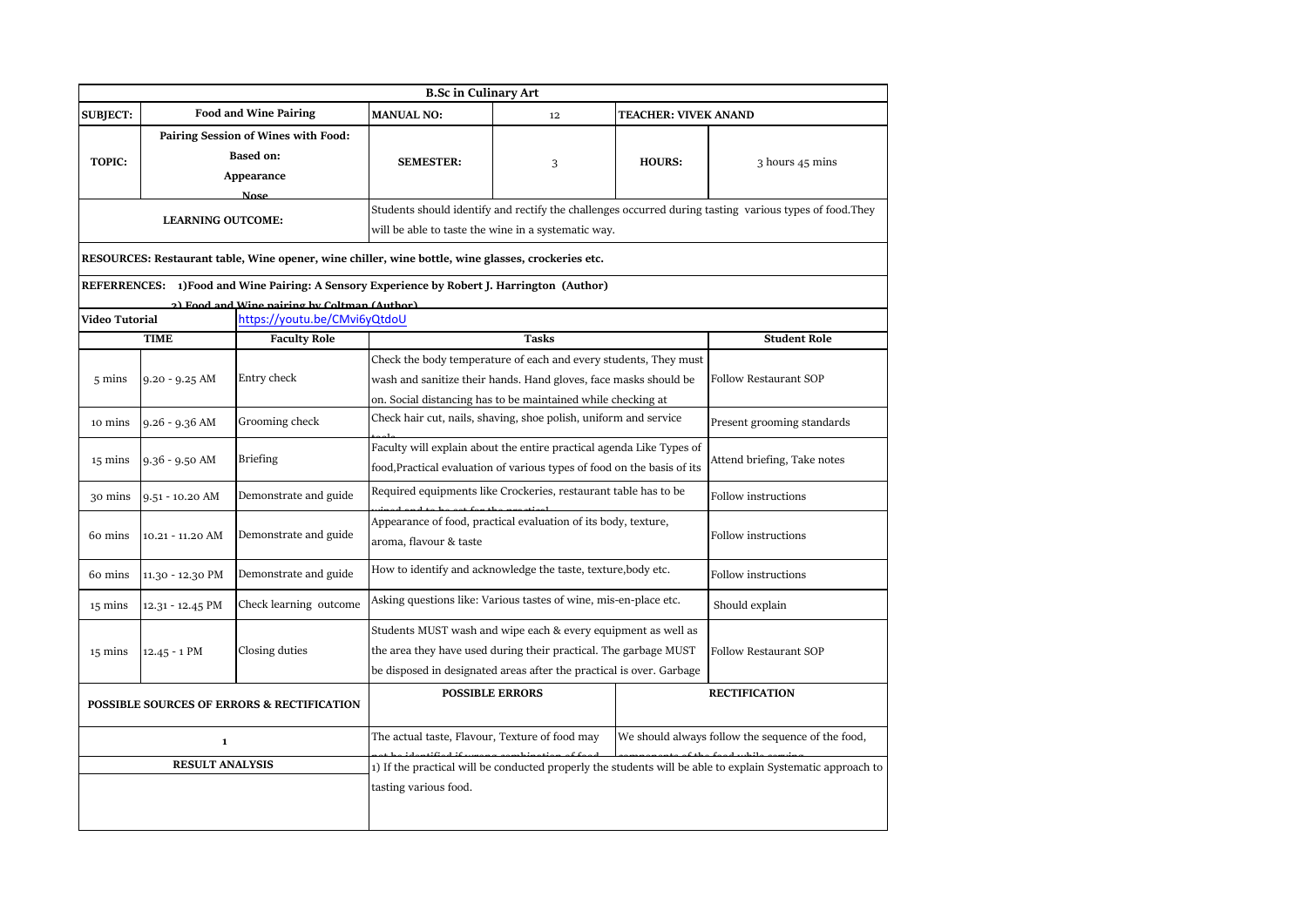|                                            |                                                                                      |                                                                                                    | <b>B.Sc in Culinary Art</b>                                                                                                                                                                                                                                                                                       |                                                                                                                           |                      |                              |  |
|--------------------------------------------|--------------------------------------------------------------------------------------|----------------------------------------------------------------------------------------------------|-------------------------------------------------------------------------------------------------------------------------------------------------------------------------------------------------------------------------------------------------------------------------------------------------------------------|---------------------------------------------------------------------------------------------------------------------------|----------------------|------------------------------|--|
| <b>SUBJECT:</b>                            | <b>Food and Wine Pairing</b>                                                         |                                                                                                    | <b>MANUAL NO:</b>                                                                                                                                                                                                                                                                                                 | <b>TEACHER: VIVEK ANAND</b><br>13                                                                                         |                      |                              |  |
| <b>TOPIC:</b>                              | Pairing Session of Wines with Food:<br><b>Based on:</b><br>Appearance<br><b>Nose</b> |                                                                                                    | <b>SEMESTER:</b>                                                                                                                                                                                                                                                                                                  | 3                                                                                                                         | <b>HOURS:</b>        | 3 hours 45 mins              |  |
| <b>LEARNING OUTCOME:</b>                   |                                                                                      |                                                                                                    | Students should identify and rectify the challenges occurred during pairing various types of                                                                                                                                                                                                                      |                                                                                                                           |                      |                              |  |
|                                            |                                                                                      |                                                                                                    | wine. They will be able to Pair the wine in a systematic way.                                                                                                                                                                                                                                                     |                                                                                                                           |                      |                              |  |
|                                            |                                                                                      | RESOURCES: Restaurant table, Wine opener, wine chiller, wine bottle, wine glasses, crockeries etc. |                                                                                                                                                                                                                                                                                                                   |                                                                                                                           |                      |                              |  |
|                                            |                                                                                      | REFERRENCES: 1) Food and Wine Pairing: A Sensory Experience by Robert J. Harrington (Author)       |                                                                                                                                                                                                                                                                                                                   |                                                                                                                           |                      |                              |  |
|                                            |                                                                                      | 2) Food and Wine nairing by Coltman (Author)                                                       |                                                                                                                                                                                                                                                                                                                   | https://youtu.be/du0GJcYZ8tA                                                                                              |                      |                              |  |
|                                            | <b>Video Tutorial:</b>                                                               |                                                                                                    |                                                                                                                                                                                                                                                                                                                   | https://voutu.be/VHu7u7Y1yCs                                                                                              |                      |                              |  |
|                                            | <b>TIME</b>                                                                          | <b>Faculty Role</b>                                                                                |                                                                                                                                                                                                                                                                                                                   | Tasks                                                                                                                     |                      | <b>Student Role</b>          |  |
|                                            |                                                                                      |                                                                                                    |                                                                                                                                                                                                                                                                                                                   | Check the body temperature of each and every students, They                                                               |                      |                              |  |
| $5 \text{ mins}$                           | $9.20 - 9.25$ AM                                                                     | Entry check                                                                                        |                                                                                                                                                                                                                                                                                                                   | must wash and sanitize their hands. Hand gloves, face masks<br>should be on. Social distancing has to be maintained while |                      |                              |  |
| 10 mins                                    | $9.26 - 9.36$ AM                                                                     | Grooming check                                                                                     | Check hair cut, nails, shaving, shoe polish, uniform and service                                                                                                                                                                                                                                                  |                                                                                                                           |                      | Present grooming standards   |  |
| 15 mins                                    | $9.36 - 9.50$ AM                                                                     | <b>Briefing</b>                                                                                    | Faculty will explain about the entire practical agenda, tasks which                                                                                                                                                                                                                                               |                                                                                                                           |                      | Attend briefing, Take notes  |  |
| 30 mins                                    | 9.51 - 10.20 AM                                                                      | Demonstrate and guide                                                                              | Required equipments like wine opener, wine glasses, wine chiller                                                                                                                                                                                                                                                  |                                                                                                                           |                      | Follow instructions          |  |
| 60 mins                                    | 10.21 - 11.20 AM                                                                     | Demonstrate and guide                                                                              | Appearance of wine, practical evaluation of its body, texture,<br>aroma, flavour & taste                                                                                                                                                                                                                          |                                                                                                                           |                      | <b>Follow instructions</b>   |  |
| 60 mins                                    | 11.30 - 12.30 PM                                                                     | Demonstrate and guide                                                                              | How to identify and acknowledge the taste, texture, body etc.                                                                                                                                                                                                                                                     |                                                                                                                           |                      | Follow instructions          |  |
| 15 mins                                    | 12.31 - 12.45 PM                                                                     | Check learning outcome                                                                             | Asking questions like: Various tastes of wine, mis-en-place etc.<br>Should explain                                                                                                                                                                                                                                |                                                                                                                           |                      |                              |  |
| 15 mins                                    | $12.45 - 1$ PM                                                                       | Closing duties                                                                                     | Students MUST wash and wipe each & every equipment as well as<br>the area they have used during their practical. The garbage MUST<br>be disposed in designated areas after the practical is over. Garbage                                                                                                         |                                                                                                                           |                      | <b>Follow Restaurant SOP</b> |  |
| POSSIBLE SOURCES OF ERRORS & RECTIFICATION |                                                                                      |                                                                                                    |                                                                                                                                                                                                                                                                                                                   | <b>POSSIBLE ERRORS</b>                                                                                                    | <b>RECTIFICATION</b> |                              |  |
| $\mathbf 1$<br><b>RESULT ANALYSIS</b>      |                                                                                      |                                                                                                    | Palate of the mouth may not get the actual taste Palate should be neutral before tasting wine.<br>of wine, if a person had something just before<br>the tasting of wine.<br>1) If the practical will be conducted properly the students will be able to explain Systematic approach<br>to pairing wine with food. |                                                                                                                           |                      |                              |  |
|                                            |                                                                                      |                                                                                                    |                                                                                                                                                                                                                                                                                                                   |                                                                                                                           |                      |                              |  |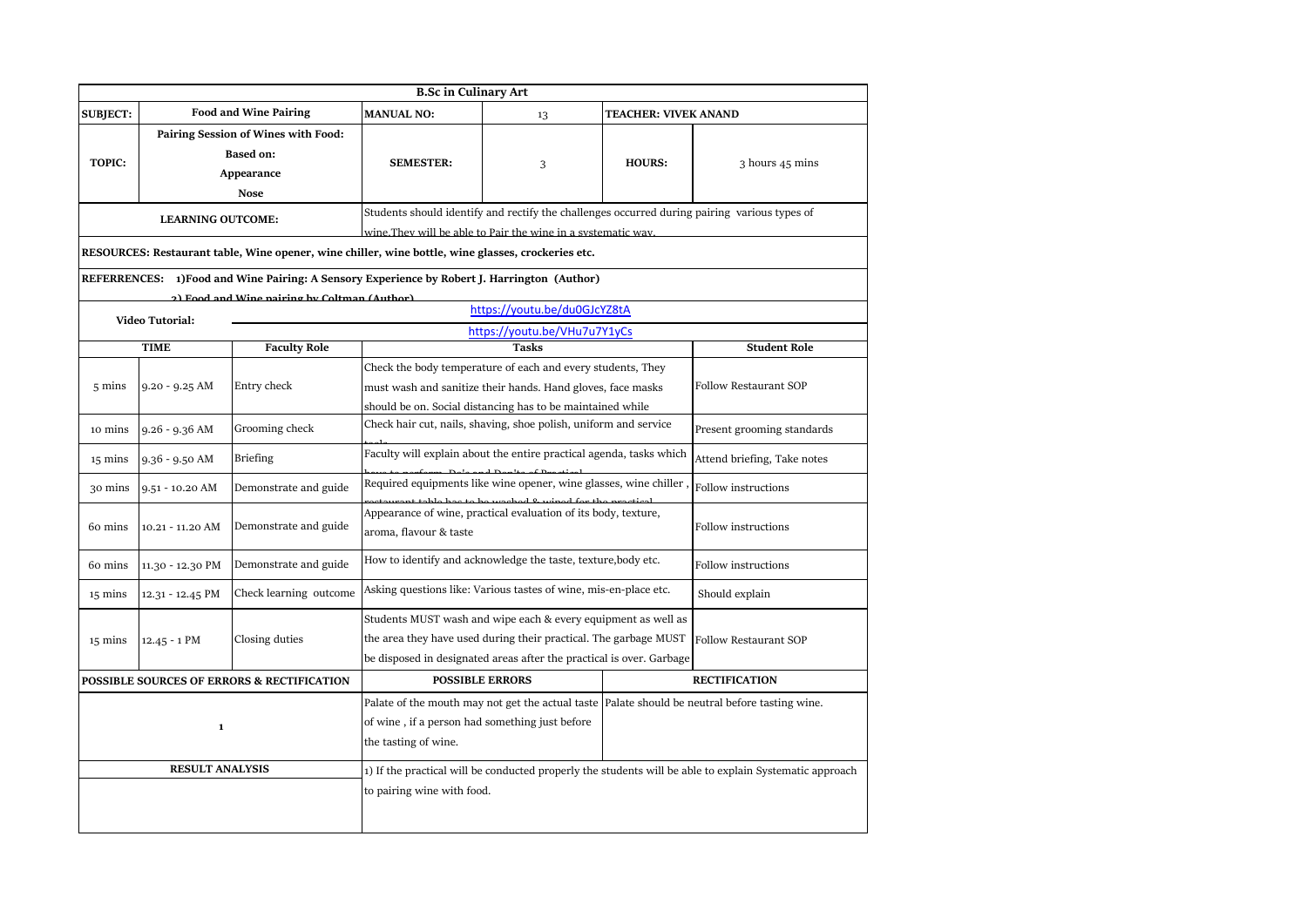| <b>B.Sc in Culinary Art</b>                           |                                          |                                                                                             |                                                                                                                                                                                                           |                                                                                                |                              |                              |  |
|-------------------------------------------------------|------------------------------------------|---------------------------------------------------------------------------------------------|-----------------------------------------------------------------------------------------------------------------------------------------------------------------------------------------------------------|------------------------------------------------------------------------------------------------|------------------------------|------------------------------|--|
| <b>SUBJECT:</b>                                       |                                          | <b>Food and Wine Pairing</b>                                                                | <b>MANUAL NO:</b>                                                                                                                                                                                         | 14                                                                                             | <b>TEACHER: VIVEK ANAND</b>  |                              |  |
| <b>TOPIC:</b>                                         | Meals and Wine Planning-Continental Food |                                                                                             | <b>SEMESTER:</b>                                                                                                                                                                                          | 3                                                                                              | <b>HOURS:</b>                | 3 hours 45 mins              |  |
| <b>LEARNING OUTCOME:</b>                              |                                          |                                                                                             | Students should identify and rectify the challenges occurred during planning the menu and pairing the<br>wine with Continental food.                                                                      |                                                                                                |                              |                              |  |
|                                                       |                                          |                                                                                             | RESOURCES: Restaurant table, Wine opener, wine chiller, wine bottle, wine glasses, crockeries etc.                                                                                                        |                                                                                                |                              |                              |  |
|                                                       |                                          | REFERRENCES: 1)Food and Wine Pairing: A Sensory Experience by Robert J. Harrington (Author) |                                                                                                                                                                                                           |                                                                                                |                              |                              |  |
|                                                       | Video Tutorial-                          | 2) Food and Wine nairing by Coltman (Author)                                                |                                                                                                                                                                                                           |                                                                                                |                              |                              |  |
|                                                       | <b>TIME</b>                              | <b>Faculty Role</b>                                                                         |                                                                                                                                                                                                           | <b>Tasks</b>                                                                                   |                              | <b>Student Role</b>          |  |
| $5 \text{ mins}$                                      | $9.20 - 9.25$ AM                         | Entry check                                                                                 | Check the body temperature of each and every students, They must<br>wash and sanitize their hands. Hand gloves, face masks should be<br>on. Social distancing has to be maintained while checking at      |                                                                                                |                              | <b>Follow Restaurant SOP</b> |  |
| 10 mins                                               | 9.26 - 9.36 AM                           | Grooming check                                                                              | Check hair cut, nails, shaving, shoe polish, uniform and service                                                                                                                                          |                                                                                                |                              | Present grooming standards   |  |
| $15 \text{ mins}$                                     | 9.36 - 9.50 AM                           | <b>Briefing</b>                                                                             | Faculty will explain about this practical in which they will be                                                                                                                                           |                                                                                                |                              | Attend briefing, Take notes  |  |
| 30 mins                                               | $9.51 - 10.20$ AM                        | Demonstrate and guide                                                                       | Required equipments like wine opener, wine glasses, wine chiller,                                                                                                                                         |                                                                                                |                              | Follow instructions          |  |
| 60 mins                                               | 10.21 - 11.20 AM                         | Demonstrate and guide                                                                       | Pairing of wine with Continental food. Discussion on factors which<br>has to be kept in mind while pairing Continental food with various                                                                  |                                                                                                |                              | Follow instructions          |  |
| 60 mins                                               | 11.30 - 12.30 PM                         | Demonstrate and guide                                                                       | Menu planning will be done for Various wine accompanying                                                                                                                                                  |                                                                                                |                              | Follow instructions          |  |
| $15 \text{ mins}$                                     | 12.31 - 12.45 PM                         | Check learning outcome                                                                      |                                                                                                                                                                                                           | Asking questions related to food and wine pairing etc.                                         | Should explain               |                              |  |
| $15 \text{ mins}$                                     | 12.45 - 1 PM                             | Closing duties                                                                              | Students MUST wash and wipe each & every equipment as well as<br>the area they have used during their practical. The garbage MUST<br>be disposed in designated areas after the practical is over. Garbage |                                                                                                | <b>Follow Restaurant SOP</b> |                              |  |
| <b>POSSIBLE SOURCES OF ERRORS &amp; RECTIFICATION</b> |                                          |                                                                                             |                                                                                                                                                                                                           | <b>POSSIBLE ERRORS</b>                                                                         | <b>RECTIFICATION</b>         |                              |  |
| $\mathbf{1}$                                          |                                          |                                                                                             |                                                                                                                                                                                                           | Pairing may wrong if the proper pairing<br>Have to follow the food and wine pairing guidelines |                              |                              |  |
| <b>RESULT ANALYSIS</b>                                |                                          |                                                                                             | 1) If the practical will be conducted properly the students will be able to Pair various wines with<br>Continental Food.                                                                                  |                                                                                                |                              |                              |  |